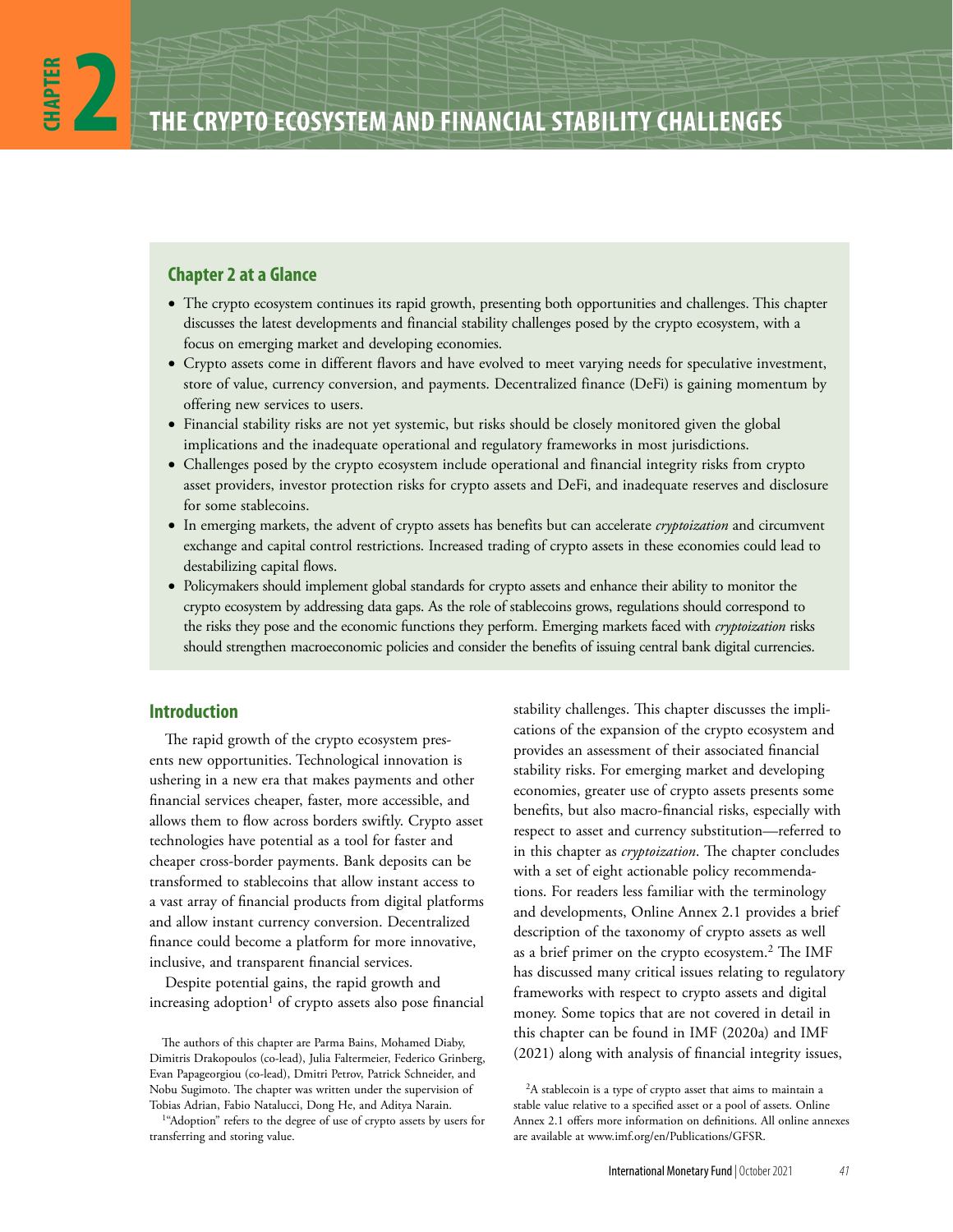such as anti–money laundering and combating the financing of terrorism (AML/CFT) (IMF 2020a; IMF 2020b); central bank digital currencies (CBDCs); and more (He and others 2016; Mancini-Griffoli and others 2018; IMF 2019).

# **Crypto Assets Continue to Grow through Ups and Downs**

The market capitalization of crypto assets has grown significantly amid large bouts of price volatility. Through early May, the market capitalization almost tripled in 2021 to an all-time high of \$2.5 trillion (Figure 2.1, panel 1). This was followed by a 40 percent fall in May as concerns from institutional holders about the environmental impact of crypto assets grew and global regulatory scrutiny of the crypto ecosystem escalated. The sharp declines during May were likely exacerbated by high use of leverage (Figure 2.1, panel 2), which led to automatic liquidations $3$  of margin and futures positions by exchanges. Since then, the market value of crypto assets has increased again to more than \$2 trillion—a 170 percent increase year to date at the time of writing.

Despite significant price appreciation, the returns of non-stablecoin crypto assets are less impressive when adjusted for volatility. For example, the risk-adjusted returns of Bitcoin over the past year are similar to the performance of broader technology equities or the S&P 500 (Figure 2.1, panel 3). However, investors are exposed to larger drawdowns. The relative attractiveness of these crypto asset returns can be higher when compared with other asset classes that also experience large drawdowns, such as local currency bonds and equities in some emerging market and developing economies with weak fundamentals. Another argument often put forward in favor of non-stablecoin crypto assets is their low correlation with other assets, offering diversification benefits to investor portfolios (see the April 2018 *Global Financial Stability Report*). Although this is true to some extent, the correlation between these crypto assets and some key asset classes increased significantly during recent episodes of market stress (for example the COVID-19 sell-off in 2020). The diversification benefit could also decline over time if there is continued involvement of institutional holders that are affected by common factors.

A key component of the rise in market capitalization is increasing investor interest in stablecoins; newer technologies, such as Ethereum; other "smart contract" blockchains; and decentralized finance.

- *Stablecoins:* Their market capitalization has quadrupled in 2021 to more than \$120 billion (Figure 2.1, panel 4). Tether is the largest stablecoin, but its market share has declined sharply as major centralized crypto exchanges have introduced their own versions (for example, USD Coin by Coinbase and Binance USD by Binance). Stablecoin trading volumes outpace those of all other crypto assets (Figure 2.1, panel 5) primarily because they are highly usable for settlement of spot and derivatives trades on exchanges. The price stability for the top stablecoins continues to improve, as can be seen in the declining price deviations from the targeted 1:1 peg with the dollar and other currencies in 2021.<sup>4</sup> Their relative price stability has shielded users from the volatility of other crypto assets, which means they do not have to move their funds outside the crypto ecosystem.
- *Ethereum and other "smart contract" blockchains:* Bitcoin remains the dominant crypto asset, but its market share has declined sharply in 2021 from more than 70 percent to less than 45 percent. Market interest has grown for newer blockchains that use smart contracts and aim to solve the challenges of earlier blockchains by introducing features to ensure scalability, interoperability, and sustainability.<sup>5</sup> The most prominent is Ether, which surpassed Bitcoin trading volumes earlier in 2021 (Figure 2.1, panel 5).
- *Decentralized finance (DeFi):* The size<sup>6</sup> of DeFi grew from \$15 billion at the end of 2020 to about \$110 billion as of September 2021 (Figure 2.1, panel 6) largely due to the rapid growth of (1) decentralized exchanges that allow users to

<sup>6</sup>Size refers to the total value locked, or the total dollar value of all collateral deposited in DeFi platforms. The term "locked" is misleading, given that this collateral can be removed quickly by users. Moreover, collateral can be reused between platforms, inflating the overall total value locked.

<sup>&</sup>lt;sup>3</sup>Liquidations happen when investors do not meet margin requirements and exchanges automatically close the positions.

<sup>&</sup>lt;sup>4</sup>The pricing dynamics of stablecoins have been examined in several studies (see discussion in Lyons and Viswanath-Natraj 2020) that generally identify stablecoins as safe havens during periods of crypto asset turbulence.

<sup>&</sup>lt;sup>5</sup>Scalability refers to the ability to handle large transaction volumes. *Interoperability* is the ability to connect with other blockchains as well as off-chain data. *Sustainability* is the ability to scale in an environmentally sustainable way while retaining a robust governance structure.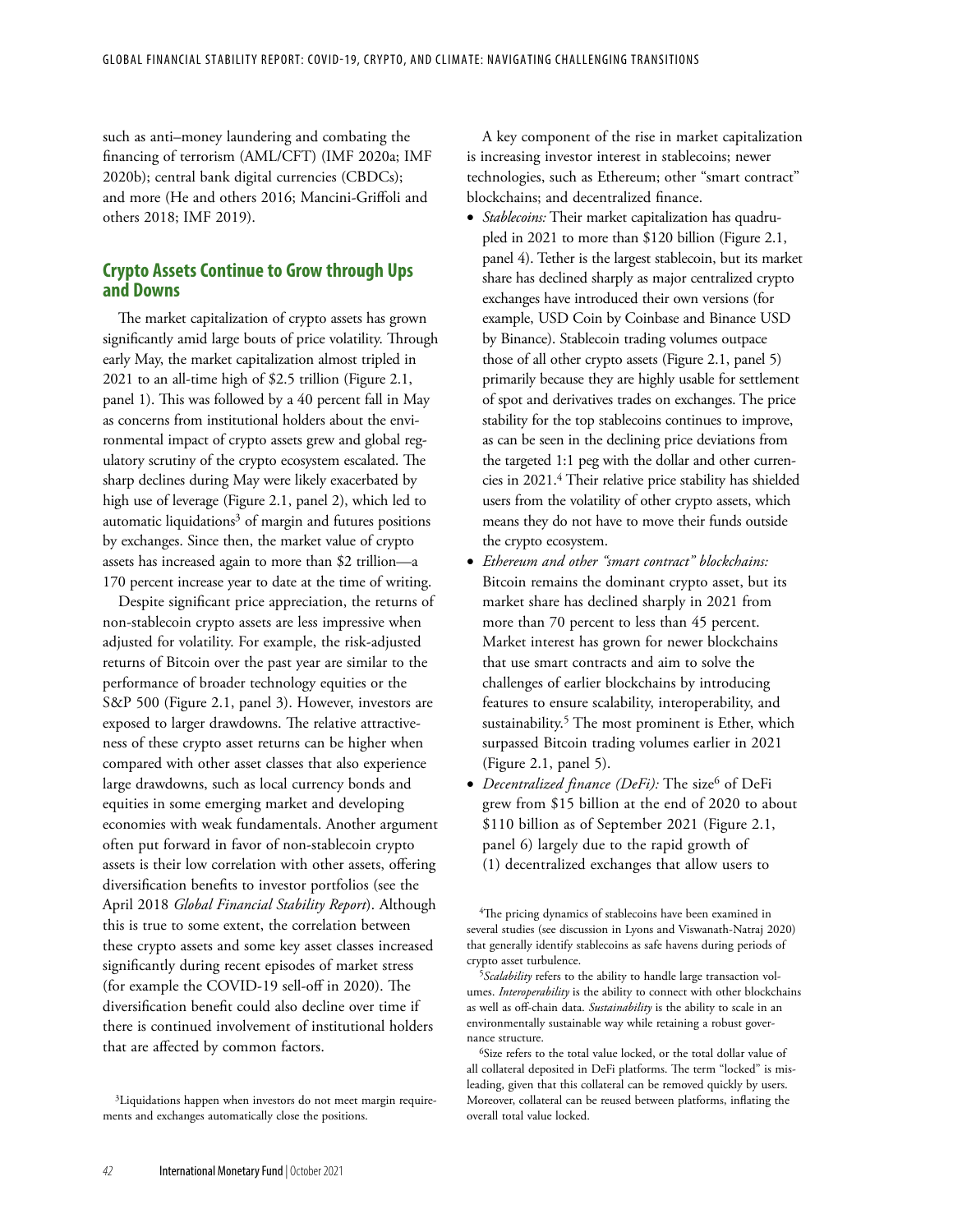### Figure 2.1. Crypto Ecosystem Market Developments

The market value of the ecosystem increased dramatically in 2021 and expanded beyond Bitcoin.



Risk-adjusted returns of non-stablecoin crypto assets are comparable to other mainstream benchmarks.

#### 3. Risk-Adjusted Returns (Sharpe ratio)



Trading volumes of stablecoins, Ether, and other smart contracts rose rapidly in 2021.



Sources: Bloomberg Finance L.P.; Bybt; CoinGecko; CryptoCompare; DeBank; and IMF staff calculations. Note: Liquidation data are provided by Bybt. Post–April 27 liquidations are likely to be underestimated, given changes in Binance's application programming interface that stopped real-time data feeds. In panel 3, Sharpe ratios are calculated on a rolling 12-month basis and annualized. EM = emerging market; FX = foreign  $\text{exchange}$ ; USD = US dollar.





The market cap of stablecoins has quadrupled in 2021 while Tether's dominance has declined.





The collateral "locked" in decentralized finance has risen sharply, led by decentralized exchanges and credit platforms.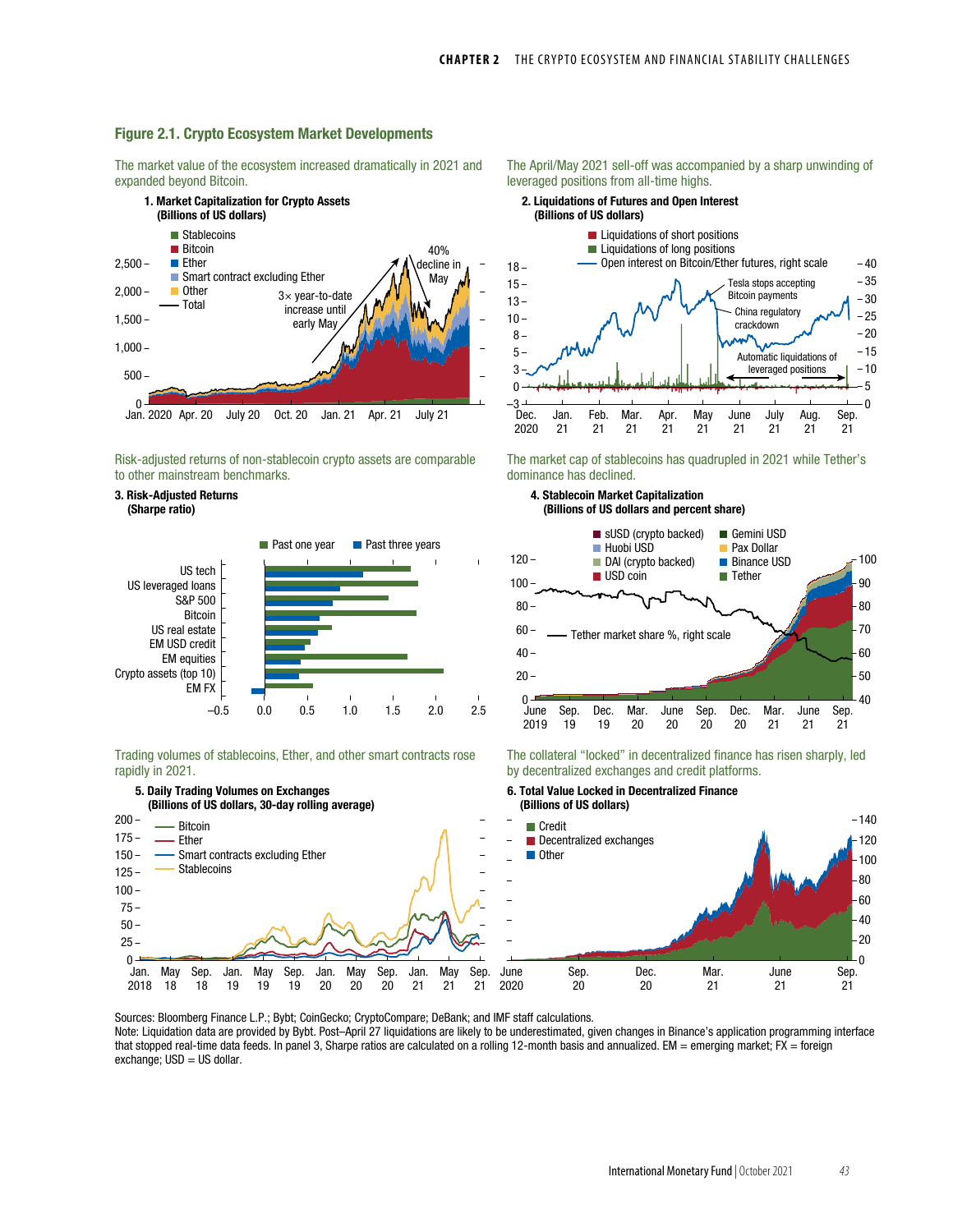trade crypto assets without an intermediary and (2) credit platforms that match borrowers and lenders without the need for a credit risk evaluation of the customer (Figure 2.1, panel 6). These services operate directly on blockchains (usually) without customer identification requirements. Most of DeFi is built on the Ethereum blockchain and uses Ethereum-based tokens, including stablecoins. DeFi is also one of the main drivers of the rapid growth of stablecoins and warrants close attention. Chainalysis (2021b) highlights that DeFi users for now are primarily institutional players from advanced economies, whereas adoption among retail users and emerging market and developing economies in general is lagging.

# **What Are the Financial Stability Implications of Crypto Assets?**

In October 2018 the Financial Stability Board concluded that crypto assets did not pose a material risk to global financial stability (FSB 2018) but identified several transmission channels that could change its assessment. These channels include risks from the size of market capitalization, investor confidence effects, risks arising from direct and indirect exposures of financial institutions, and risks from the use of crypto assets for payments and settlements.

Since then, some of these channels have grown notably, and new sources of risk have emerged.

- *Market capitalization* has grown by a factor of 10 and is now comparable to some established asset classes (for example US high-yield bonds). It is still small, however, compared with government bond and stock markets in major advanced economies.
- Episodes of *loss of confidence in crypto assets* so far have had limited spillovers to broader markets despite large fluctuations in crypto asset valuations. Confidence effects from failures of crypto asset providers have also been limited so far. However, their importance is rising as trading volumes in some countries' exchanges have increased dramatically and, in some cases, are comparable to the volumes of their respective domestic stock exchanges.
- *Exposures to crypto assets* in the banking system are growing, albeit from a low base. Exposures appear

to be growing faster among some nonbank institutions, most notably hedge funds,<sup>7</sup> which can lead to increased indirect exposures of the banking system.

• The *use of crypto assets for payments and settlements* is still limited, with some exceptions (see the "Cryptoization" section). This channel can accelerate rapidly, given that several global payment companies have only recently started to integrate with the crypto ecosystem, in particular with stablecoins.

Finally, *new sources of risk* are emerging, such as stablecoins and DeFi, which did not exist on a large scale in 2018. In the future, a widely used stablecoin or DeFi service with a reach and use across multiple jurisdictions could scale up quickly and become systemically important.

Innovations that have given rise to the crypto ecosystem are significant and can create tangible benefits for countries, but the risks should be kept in check. At a global level, financial stability risks appear contained for now, $8$  but the macro-criticality of crypto assets, and in particular stablecoins, can be significantly higher for some emerging market and developing economies where adoption has progressed fast. The next sections focus on the following issues (Table 2.1): (1) challenges from the crypto ecosystem arising from operational risks, market integrity, data availability, and cross-border activities; (2) stablecoin-specific issues linked to their design, use, and regulation and supervision at the domestic and global levels; and (3) macro-financial stability issues such as cryptoization, which are more prominent in emerging market and developing economies.

# **Challenges Posed by the Crypto Ecosystem**

The rapid growth of the ecosystem has been accompanied by the entrance of new entities, some of which

<sup>&</sup>lt;sup>7</sup>These are some examples: Coinbase reported that 10 percent of the 100 largest hedge funds were using their platform as of 2021:Q2; a Goldman Sachs (2021) survey shows that 15 percent of family offices have exposures to crypto assets, and close to half are potentially interested in initiating exposures.

<sup>&</sup>lt;sup>8</sup>The April 2018 *Global Financial Stability Report* reached a similar conclusion about the macro-criticality of crypto assets at that time.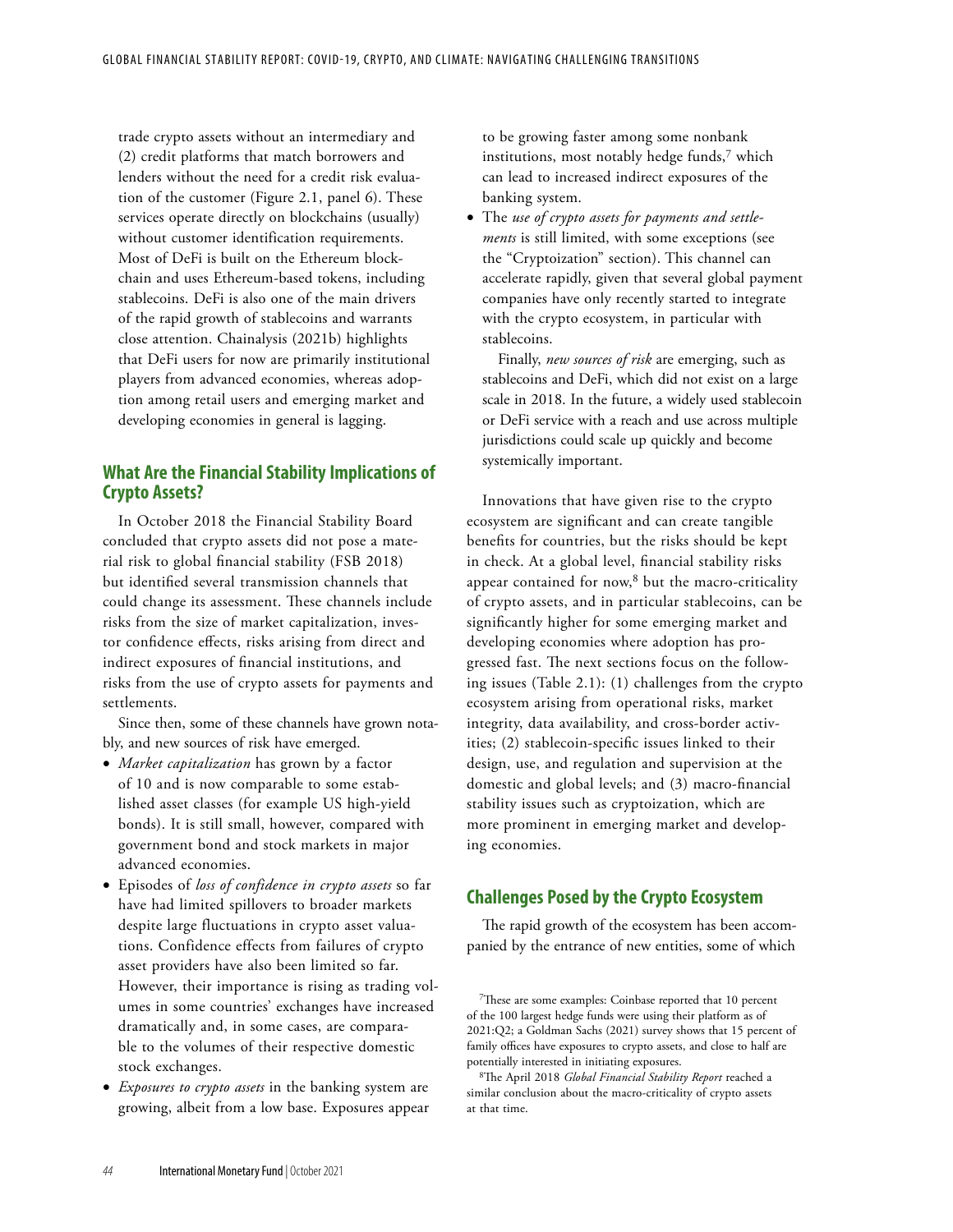### Table 2.1. Financial Stability Challenges



Source: IMF staff. Note: AML/CFT = anti-money laundering/combating the financing of terrorism.

have poor operational, cyber risk management, and governance frameworks.<sup>9</sup>

- *Operational risks* can result in significant downtime when failures and disruptions prevent the use of services and even result in large losses of customer funds. Such risks have coincided with periods of high transaction activity and can result from poorly designed systems and controls. For example, on May 19, when liquidations of leveraged positions peaked, major exchanges reported outages, citing "network congestion."
- *Cyber risks* include high-profile cases of hacking-related thefts of customer funds. Such attacks take place on centralized elements of the ecosystem (for example, wallets and exchanges) but can also arise on the consensus algorithms that underpin the operation of blockchains.
- *Governance risks* involve the lack of transparency around issuance and distribution of crypto assets and have resulted in investor losses.

So far, losses as a result of such risks have not had a significant impact on financial stability, globally or domestically. However, as crypto assets grow, the macro-criticality of such risks is likely to increase. In addition, the crypto ecosystem remains exposed to concentration risks, given

its large reliance on a few entities (for example, Binance handles more than half of trading volumes, and Tether has issued more than half the supply of stablecoins).

With limited or inadequate disclosure and oversight, the crypto ecosystem is exposed to consumer fraud and market integrity risks. Most crypto assets are highly volatile, speculative assets. One notable recent example was the increased investor interest in "meme tokens" (Figure 2.2, panel 1). Some of these tokens were created for speculation purposes, and their price was highly influenced by social media trends. Relatedly, investors are also likely to face losses from tokens ceasing to exist—something that is less common in regulated securities markets. For example, more than 16,000 tokens have been listed on various exchanges over time, but around  $9,000$  exist today.<sup>10</sup> Risks can be further amplified by the use of leverage offered in crypto exchanges, which has been as high as 125 times the initial investment. In response to such risks, many jurisdictions have taken action or issued public warnings over the past few months, such as the central banks of Argentina (BCRA 2021), Mexico (Banxico 2021), and Thailand (Thai SEC 2021), which prohibited exchanges from offering tokens with certain characteristics; others imposed regulatory limits or banned derivative products across several exchanges (for example, Japan FSA 2021; UK FCA 2020).

DeFi products can expose users to even larger risks. Products can be more complex and less transparent,

<sup>&</sup>lt;sup>9</sup>Some notable examples include hacking thefts in Japan (Coincheck in 2018) and Singapore (KuCoin in 2019); the temporary closure of the Philippines Digital Asset Exchange in 2021, reportedly due to large unfunded transactions; the outright collapse of exchanges in Turkey in 2021 (Thodex, Vebitcoin), with claims of billions in stolen assets; and the sudden price collapse and rapid outflows amid flawed collateral management at Bitmex in 2020.

<sup>10</sup>This statistic is based on the number of tokens listed on [www.CoinGecko.com](http://www​.CoinGecko​.com).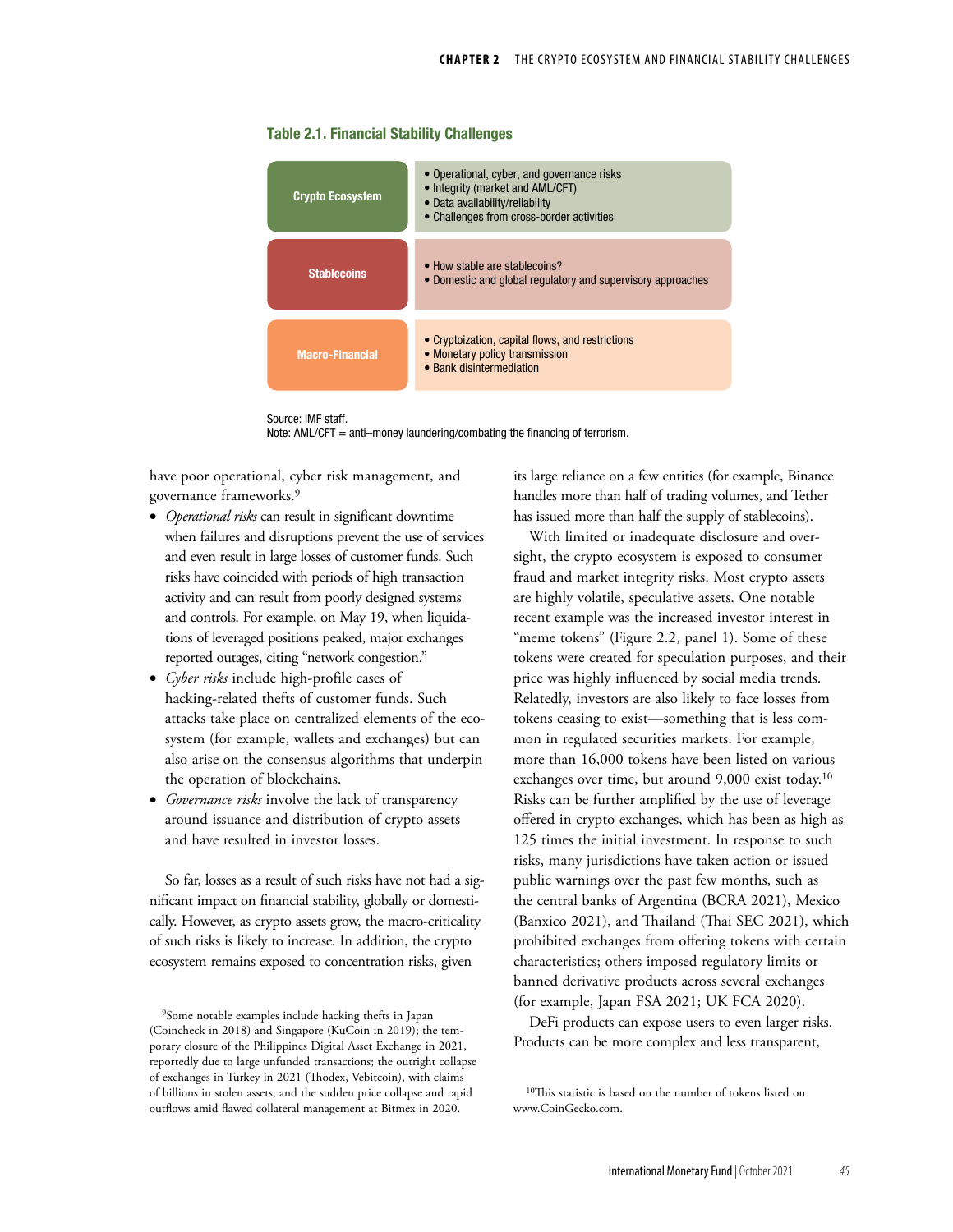## Figure 2.2. Crypto Ecosystem Challenges

Highly speculative investments, such as meme tokens, experienced large volatility in 2021, even when compared with Bitcoin.



Data gaps can be significant when estimating on-chain activity.

3. Estimated Share of P2P Bitcoin Transactions, Based on Various Data **Providers** (Percent share)



### Decentralized finance platforms have been offering attractive but volatile interest rates to users.

2. Borrowing Rates of USD Coin Stablecoin (Percent)



Crypto exchange trading activity occurs primarily through entities in offshore financial centers.



Sources: CoinGecko; CryptoCompare; Debank; Financial Action Task Force; and IMF staff calculations.

Note: Panel 1 market capitalization is based on 10 meme tokens from CoinGecko. Panel 3 data come from the Financial Action Task Force (2021) report; the series represent different data providers. The offshore financial center definitions follow IMF (2000). EMEA = Europe, Middle East, and Africa; EU = European Union;  $P2P =$  peer to peer;  $USD = US$  dollar.

with large technological and governance risks arising from faulty computer code. The lack of central intermediaries complicates authorities' efforts to monitor and regulate these products. As a result, many DeFi products contain risk disclosures that do not adequately warn against their large and volatile returns<sup>11</sup> (Figure 2.2, panel 2). In addition, DeFi has been the victim of

hacking, such as the record \$0.6 billion hack of Polychain in August, and scams, such as *rug pulls*, in which developers abandon projects but keep investors' funds.

The anonymity of crypto assets and limited global standards create significant data gaps for regulators. Although authorities may be able to trace transactions that are executed on blockchains, $12$  they may not be able to identify the parties to a transaction. In addition, the crypto ecosystem falls under varied regulatory

<sup>12</sup>One exception is "privacy tokens," which also conceal transaction data (for example, addresses, amounts).

<sup>&</sup>lt;sup>11</sup>The volatility and lack of disclosure are more prominent in complex products, such as "liquidity mining" (which is offered by decentralized exchanges and compensates users who provide liquidity to automated market makers) and "yield farming" (which aims to optimize returns for liquidity and collateral provision across DeFi services).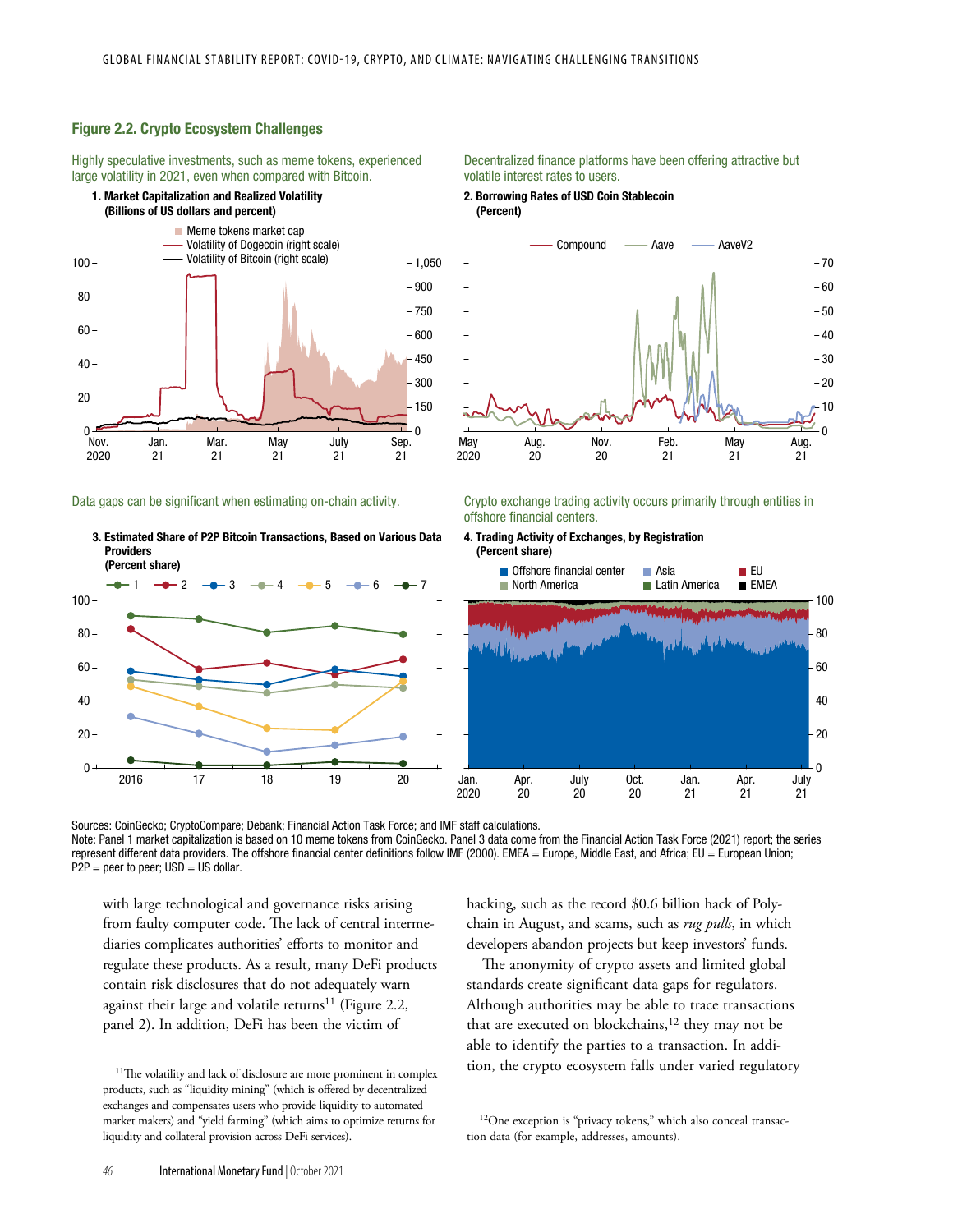frameworks across countries, which results in little or no monitoring and information sharing across jurisdictions. Despite some progress through the AML/CFT obligations for crypto asset providers set out by the Financial Action Task Force (FATF), their implementation is still at an early stage (FATF 2021), with notable delays in key areas such as the "travel rule."<sup>13</sup>

Monitoring the activity of crypto asset service providers is complicated by limited, fragmented, and, in some cases, unreliable data. Public data sharing by crypto asset providers is currently mostly voluntary and lacking standardization. For example, while most major crypto exchanges report their trading activity, the information content varies widely, ranging from minimal information to full real-time order books. In addition, given that data are self-reported, there are incentives to manipulate the reporting of higher volumes so as to rank higher on exchange rankings.

Analyzing on-chain<sup>14</sup> activity is also challenging, given that data analysis techniques are at an early stage. On-chain data analytics companies have so far focused on detecting illicit activities, as opposed to providing reliable macro-relevant metrics regarding on-chain activity. The FATF recently published a survey (FATF 2021) on the peer-to-peer (P2P) transactions of seven data companies in an attempt to detect the possibility that illicit P2P transfers are growing, given that such transfers are not explicitly subject to FATF standards. The survey shows large variation: one company estimated that 80 percent of the dollar value of Bitcoin transactions in 2020 occurred without a crypto asset provider, while another estimated it at only 3 percent (Figure 2.2, panel 3). The data also show large uncertainty regarding the illicit use of crypto assets, with no clear indication whether activities are moving toward P2P transactions—making it difficult to ascertain the full degree of illicit crypto asset use.

Crypto asset providers offer and market their services in many jurisdictions, which makes their regulation and supervision more challenging. They are often headquartered in jurisdictions with favorable regulatory, tax, and legal frameworks. For example, most transactions on crypto exchanges take place through entities that operate primarily in offshore

financial centers (Figure 2.2, panel 4). In addition, many countries do not have conduct or prudential regulations in place that encompass the activities of crypto asset service providers. And even though some jurisdictions require some type of registration or authorization process, the scope of such regulations in many cases is limited to AML/CFT.

The absence of effective supervision and regulatory frameworks can create regulatory arbitrage and curtail enforcement. For example, users can access crypto assets through global crypto exchanges or wallets, even though these providers lack domestic banking relationships. The use of sovereign currencies on these platforms can occur through third-party payment processing companies taking advantage of regulatory loopholes. Some jurisdictions, such as Malaysia, Nigeria, and Turkey, recently imposed restrictions on payments and/or transactions through global exchanges, such as Binance. However, such actions cannot prevent on-chain transactions—for example, P2P transfers through online chat rooms or the use of decentralized exchanges (see the "Cryptoization" section).

## **Issues Specific to Stablecoins**

The term "stablecoin" captures a very diverse set of crypto assets and can be misleading.<sup>15</sup> While all aim to anchor their value to a specific asset (typically the US dollar) or a group of assets, stablecoins can be classified across a spectrum, depending on the type and credit quality of their collateral backing as well as their price stabilization mechanisms (see Figure 2.3, panel 1, for the collateral composition of the four largest stablecoins):

• *Cash-based:* Fully backed by cash or liquid and safe assets (such as bank deposits and US government bills). These stablecoins are redeemable by the issuer at face value. Their reserves are normally maintained by regulated entities, such as onshore US banks, and they may also provide a higher level of transparency, such as detailed disclosure of reserve assets and clear documentation of redemption rights, including full segregation from other corporate assets.

<sup>&</sup>lt;sup>13</sup>Under the "travel rule," crypto asset providers must obtain, hold, and exchange information about the originators and beneficiaries of crypto asset transfers.

 $14$ On-chain transactions are recorded and verified on a blockchain. Off-chain transactions take place on a specific platform (for example, a crypto exchange) and not on the blockchain.

<sup>15</sup>For example, the latest consultation of the Basel Committee on Banking Supervision (2021) proposes that the capital requirements for stablecoin exposures be based on a set of conditions that include (1) the regulatory and supervisory status of the entities performing key functions and (2) the effectiveness of the price stabilization mechanism. The so-called stablecoins backed by other crypto assets and algorithms are not deemed to meet the stabilization condition.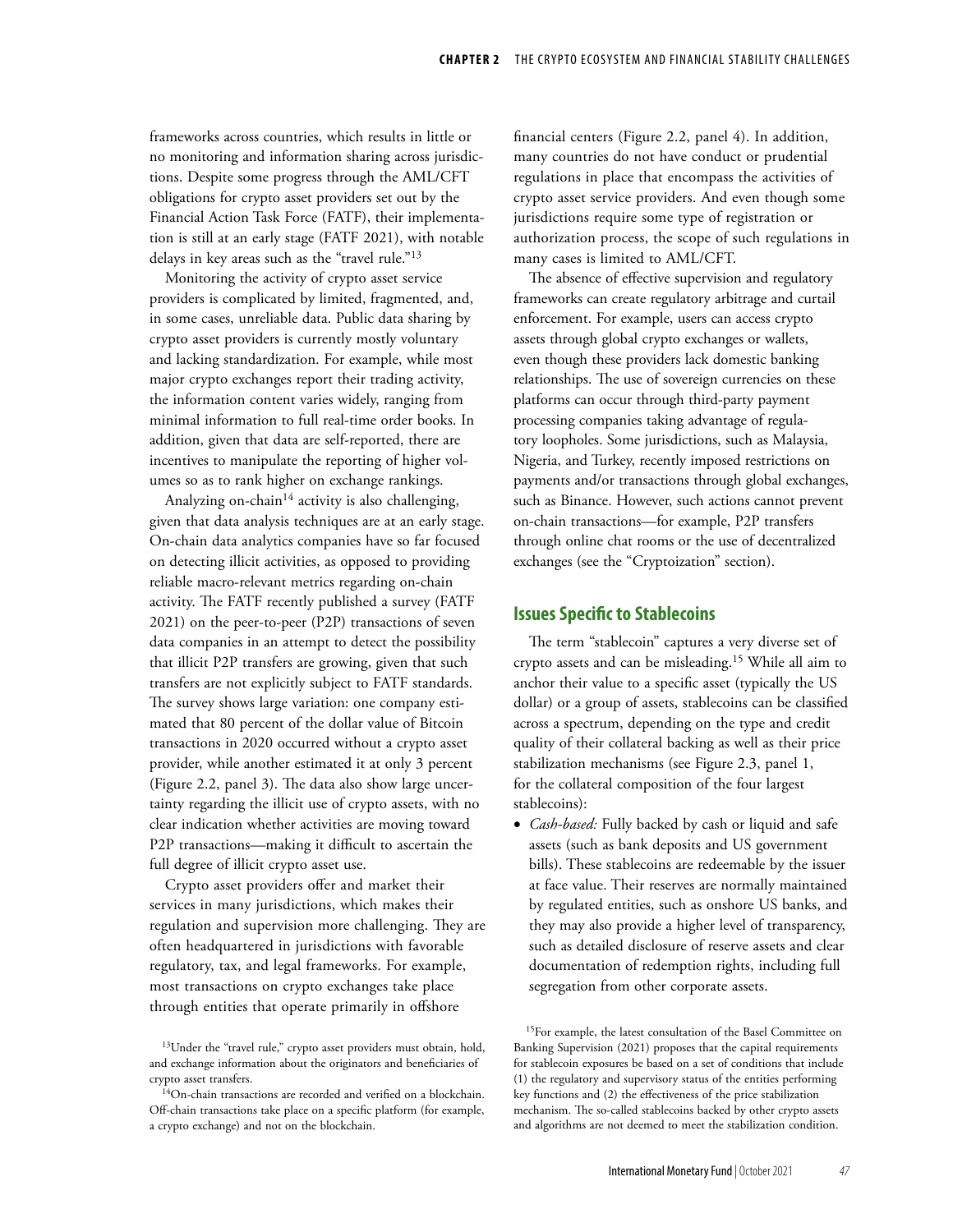## Figure 2.3. Stablecoins

1. Reserves of Top Stablecoins

Stablecoins vary considerably with respect to their reserve composition.

### An algorithmic stablecoin experienced a "bank run" in June as part of its collateral collapsed in value.

2. IRON Stablecoin and TITAN Price (US dollars, 2021)



Sources: CoinGecko; and company websites.

Note: Panel 1 reserves data are as of June 2021 for Tether, August 2021 for USD Coin, July 2021 for Binance USD, and August 2021 for DAI. At the time, DAI collateralization was more than 200 percent, while the other stablecoins had assets whose value was at least equal to their outstanding issuance. USD Coin consolidates cash and cash equivalents in its disclosure (accounting for about 60 percent of reserves), with cash equivalents defined as securities with an original maturity less than or equal to 90 days, in line with US generally accepted accounting principles. Circle announced that, as of September 2021, 100 percent of USD Coin reserves would be moved to cash and cash equivalents. Binance USD is issued in collaboration with Paxos, with 4 percent of its reserves in Pax Dollar (USDP), a separate native stablecoin of Paxos with under \$1 billion in outstanding supply, itself secured by Treasury securities and Federal Deposit Insurance Corporation– insured bank deposits. bn = billion; CB = corporate bonds; CDs = certificate of deposits; CP = commercial paper; SL = secured loans; USD = US dollar;  $WB = wrapped bitcoin$ .

- *Asset-based:* Fully backed by noncash equivalent assets (for example, corporate bonds, commercial paper, or commodities) and cash. These stablecoins are akin to money market funds prior to the reforms that followed the global financial crisis. Issuers and exchanges may market these stablecoins as immediately redeemable at face value, but in some cases—especially during periods of market stress—some issuers may be able to defer redemption, offer in-kind redemption, or impose higher redemption fees.
- *Crypto-asset-based:* Backed by other crypto assets. For example, DAI is (over-) collateralized by a portfolio of crypto assets, such as Ether, Bitcoin, and USD Coin. These stablecoins are usually structured on a decentralized, noncustodial basis and are considered part of DeFi. A further category comprises "algorithmic" stablecoins (also referred to as "noncollateralized") that aim to maintain their peg using algorithms that increase or decrease the supply of tokens according to market conditions.

The regulation of stablecoins varies substantially across jurisdictions, inviting concerns about regulatory gaps, inconsistent regulatory treatment, and regulatory arbitrage.<sup>16</sup> The following are three categories of regulation:

- *Comprehensively regulated:* Currently, no stablecoin arrangement fully meets this status.<sup>17</sup> An example of such a stablecoin would be one issued by a commercial bank, subject to comprehensive prudential, conduct, and governance requirements.
- *Partially regulated by existing regimes:* Elements of stablecoin arrangements (for example, for reserve managers) are regulated for conduct and prudential purposes or for limited purposes (for example, AML/CFT).

<sup>16</sup>It is also worth noting that some widely adopted stablecoins can also become a vehicle for money laundering and terrorism financing (FATF 2020).

<sup>17"</sup>Arrangement" refers to all functions behind the stablecoin, including its governance body, reserves manager, exchange selling it to clients, and so on. See FSB (2020) for a full definition.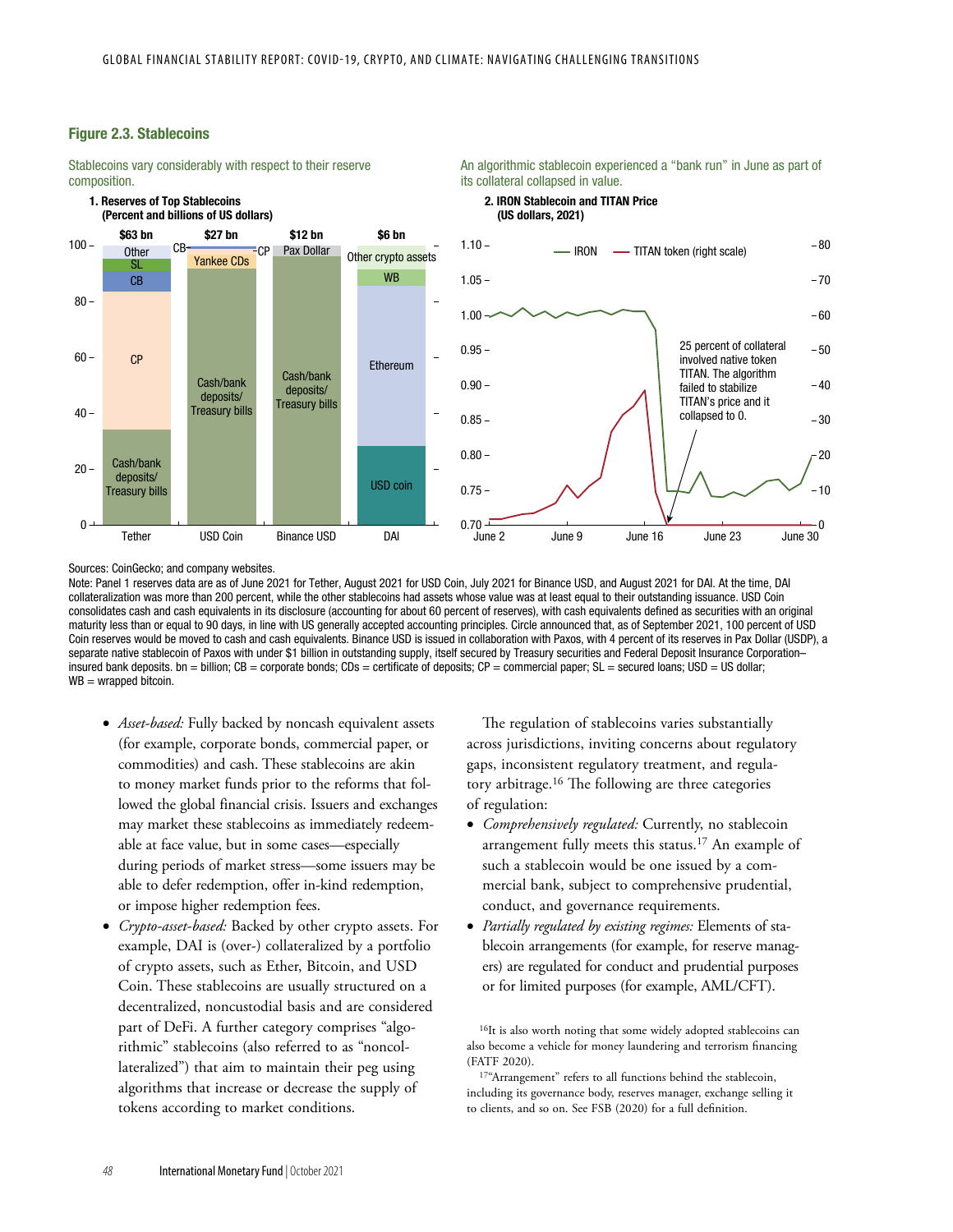Some stablecoin issuers, such as trust companies and money transmitters, have been licensed and regulated by the existing regulatory frameworks in the United States. Regulators may be able to access information, but regulatory tools may be limited and unable to address all the risks of stablecoin issuers. Furthermore, some exchanges and wallet providers that support stablecoins may fall only under AML/CFT requirements, while some reserve managers and custodians may be regulated entities.

• *Nonregulated:* No prudential or conduct regulation of stablecoin arrangements. Many regulators are still in the process of developing applicable regulations, as many stablecoins currently fall into this category. Some US dollar stablecoin issuers that have chosen to be headquartered offshore and operate through offshore banks are nonregulated.

Currently, many stablecoins suffer from poor disclosure. Although stablecoin issuers are improving in this regard, there is a need for substantial upgrades to meet the same level of disclosure standards as commercial banks and money market funds. For example, Tether, the world's largest stablecoin by market capitalization, has disclosed the composition of its reserve assets. However, such disclosure is not yet audited by independent accountants, and some important information is still missing, including domicile, denomination of currencies, and sector of commercial paper holdings.

Moreover, the recent disclosure by Tether reveals a higher degree of liquidity mismatch than for other major stablecoins. Even though Tether allows direct and "immediate" 1:1 redemption for US dollars for a small fee, only one-third of its reserves are backed by cash and Treasury bills; about half is invested in commercial paper.

Some stablecoins can be subject to runs, with repercussions for the financial system. This could be driven by doubts about their redeemability at a 1:1 peg due to the value of their reserves or the speed at which reserves can be liquidated to meet potential redemptions. In June 2021 a small algorithmic stablecoin (IRON) experienced a run (Figure 2.3, panel 2) as one-quarter of its reserves were backed by another token (TITAN) whose market value went to zero. Even if stablecoins are, for the time being, not large enough to be deemed "systemic," there are financial stability implications for large banks in the event of fire sales of the assets that back stablecoins. An investor run in one

country can also lead to cross-border spillovers if large global crypto exchanges are involved. The concentrated ownership of stablecoins by market makers could also trigger wider contagion.

Run risks could also trigger a fire sale of commercial paper. In many jurisdictions, including the United States, the liquidity of commercial paper is worse than that of other short-term assets, such as government bills, especially during periods of market stress (as seen during the COVID-19 sell-off in 2020). The contagion risk can be much higher where reserve assets are concentrated in particular issuers or sectors. Although this risk might be Tether-specific for now, given its size and types of holdings, this kind of contagion risk could evolve for other stablecoins in the future.

# **Cryptoization**

Crypto adoption in some emerging market and developing economies has outpaced that of advanced economies. According to a recent survey, the top five countries using or owning crypto assets in 2020 were emerging market and developing economies, whereas the lowest adopters were generally advanced economies (Statista 2021).<sup>18</sup> Another recent survey (Finder 2021), with a more limited set of countries, also reaches similar conclusions, placing emerging market economies in Asia among the top and advanced economies, such as the United Kingdom and the United States, among the bottom. Some emerging market country-specific surveys also show a large jump in adoption over the past year.<sup>19</sup>

Beyond surveys, tracking country-specific adoption can be challenging. So far, there is no reliable way to estimate the stock or flow of crypto assets based on country residency. A commonly used proxy is residency estimates based on internet visits to websites of crypto asset providers. These confirm the survey data to show the popularity of several global crypto exchanges among emerging market and developing economies (Figure 2.4, panel 1), but they cannot measure the actual use of crypto assets. Another metric is the size

<sup>&</sup>lt;sup>18</sup>The Statista survey is based on a relatively limited sample of 1,000–4,000 respondents a country among a group of 74 countries.

<sup>&</sup>lt;sup>19</sup>The Finder survey is based on 42,000 people across a sample of 27 countries that excludes many emerging markets. Examples include local surveys in Turkey (CoinTelegraph 2021) and Indonesia (Tokenomy 2021), as well as estimates of volumes in crypto exchanges in Brazil (CoinDesk 2021) and Thailand (Bloomberg 2021).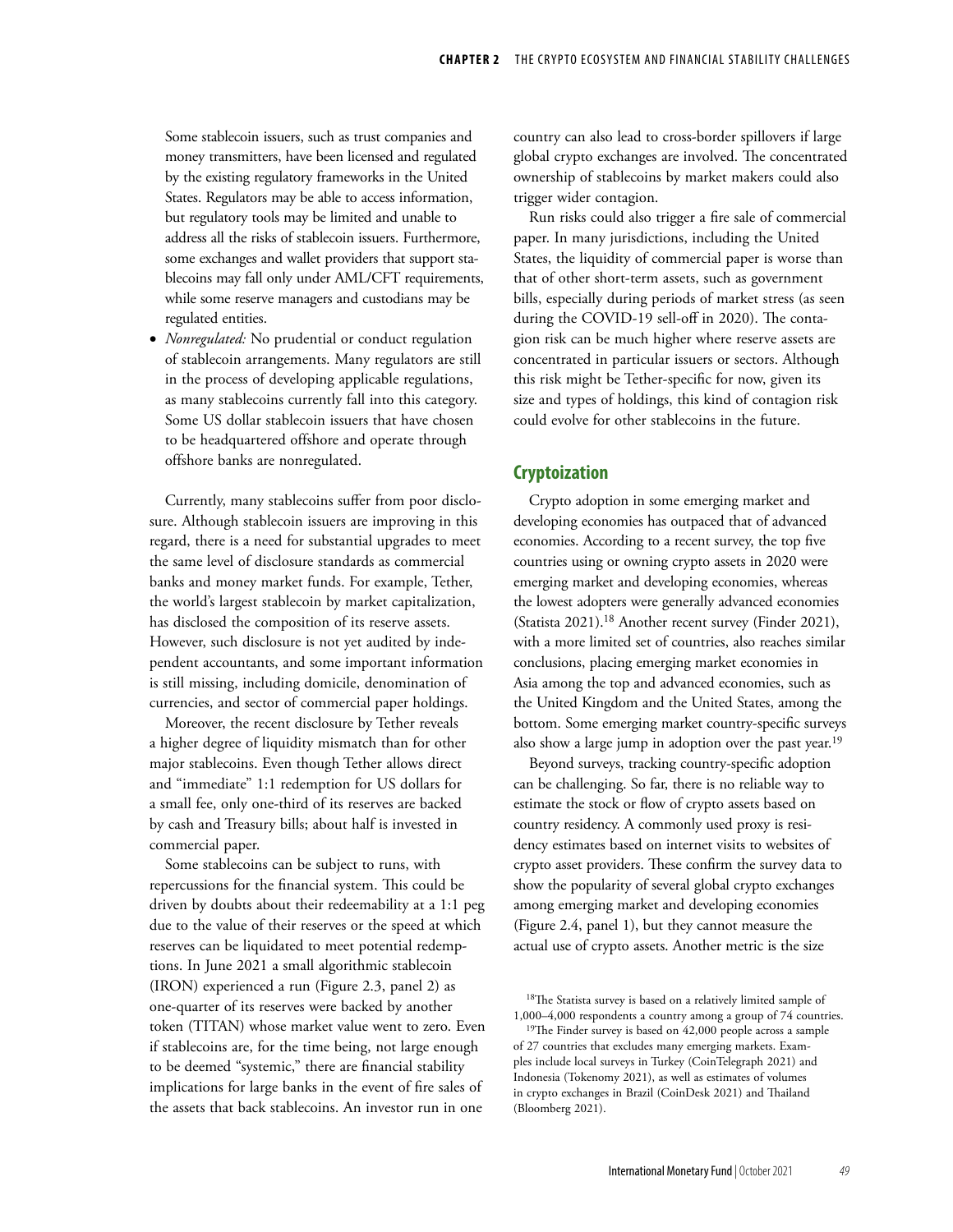## Figure 2.4. Cryptoization Risks

EMDE residents are among the top visitors of major crypto exchange websites.

#### 1. Geographic Breakdown of Internet Visitors (Unique visitors, October 2020–June 2021)

| Economies | Top<br>economy 1 | Turkev            | China                   | United<br><b>States</b> | United<br><b>States</b>   | Turkev                         | Korea                   | Russia                         |
|-----------|------------------|-------------------|-------------------------|-------------------------|---------------------------|--------------------------------|-------------------------|--------------------------------|
|           | Top<br>economy 2 | Russia            | Ukraine                 | United<br>Kingdom       | Germany                   | Korea                          | Russia                  | Taiwan<br>Province<br>of China |
|           | Top<br>economy 3 | United<br>Kingdom | Vietnam                 | Spain                   | France                    | China                          | Turkev                  | Germany                        |
|           | Top<br>economy 4 | <b>Brazil</b>     | United<br><b>States</b> | Germany                 | United<br>Kingdom         | Taiwan<br>Province<br>of China | United<br><b>States</b> | Ukraine                        |
|           | Top<br>economy 5 | Argentina         | Russia                  | France                  | <b>The</b><br>Netherlands | Hong<br>Kong<br>SAR            | Poland                  | <b>Brazil</b>                  |
|           |                  | <b>BINANCE</b>    | <b>HUOBI</b>            | <b>COINBASE</b>         | <b>KRAKEN</b><br>Exchange | <b>FTX</b>                     | <b>BITHUMB</b>          | <b>BITFINEX</b>                |

### The amount of value received on-chain has grown rapidly by some estimates.



Demand and supply imbalances and capital flow management measures can lead to large market segmentation.





### Volumes in local exchanges have grown rapidly and are comparable to some equity markets.

# 2. Volumes of EMDE Registered Crypto Exchanges



#### Off-chain trading volumes against some EMDE FX pairs have shown large volatility in 2021.



The migration of crypto mining can lead to higher electricity usage and on-chain revenues in EMDEs.

6. Bitcoin Mining Activity by Country (Share of global hashrate)



Sources: Bloomberg Finance L.P.; Cambridge Centre of Alternative Finance; Chainalysis; Cryptocompare; Kaiko; Similarweb; and IMF staff calculations. Note: Samples for panels 2 and 4 comprise 10 countries. Panel 3 is based on residency estimates from Chainalysis. In panel 5, the Bitcoin premium is calculated as (Bitcoin/LCL × LCL/USD) / (Bitcoin/USD) − 1, in which LCL is the local currency on the x-axis. For Nigeria and Argentina, a parallel FX-rate estimate is used. Data labels use International Organization for Standardization (ISO) currency codes. Hashrate measures the computing power used in crypto mining. EMDE = emerging market and developing economy; FX = foreign exchange; MENA = Middle East and North Africa; SSA = sub-Saharan Africa; USD = US dollar.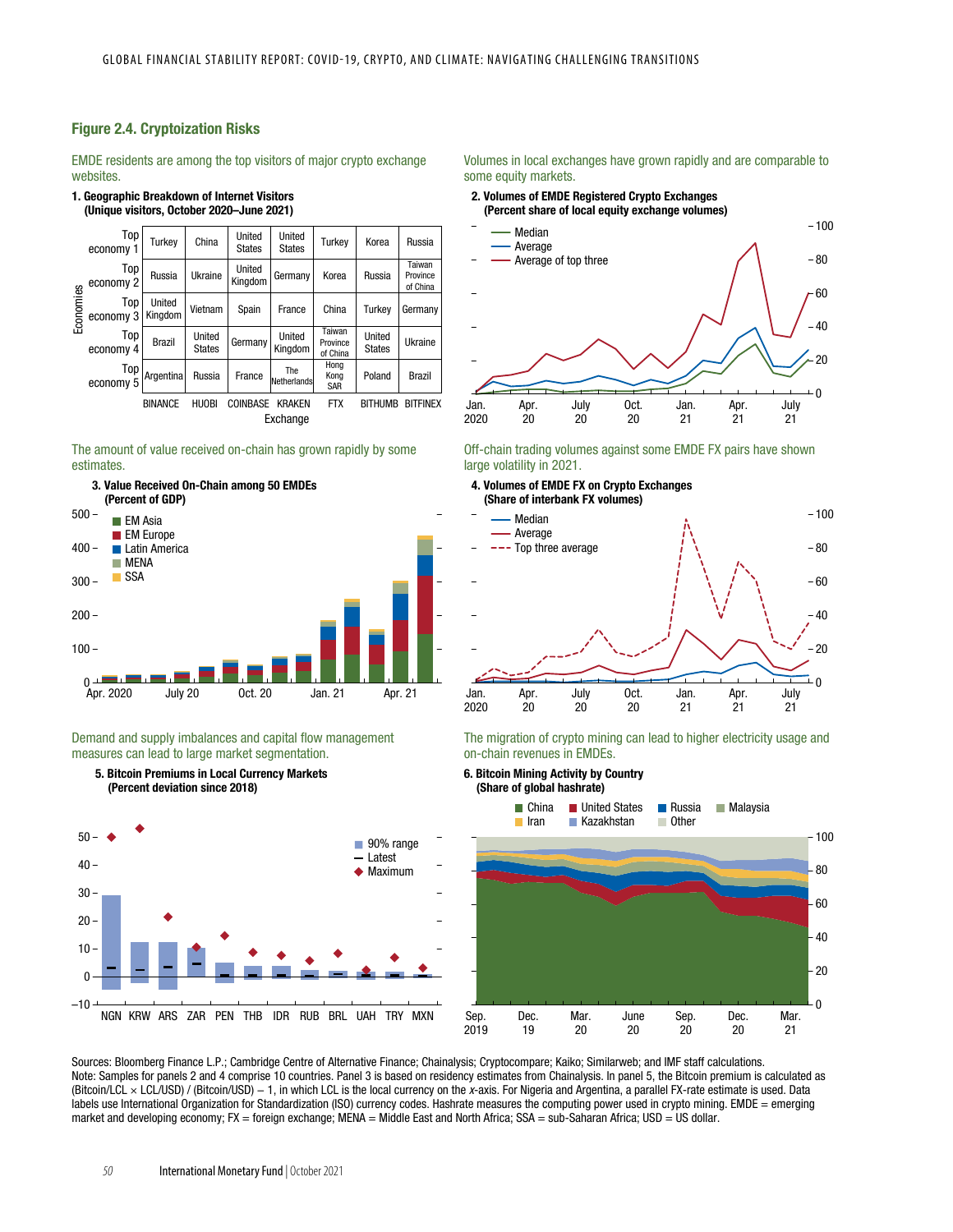of trading volumes of crypto exchanges that operate only in specific countries rather than globally. Among a sample of such exchanges in emerging market and developing economies, the reported traded volume in 2021 rose sharply and, in some cases, volumes have become comparable to the activity on the local stock exchange (Figure 2.4, panel 2).<sup>20</sup> Finally, some blockchain analytics companies (for example Chainalysis 2020; Chainalysis 2021a) attempt to infer the residency of on-chain crypto asset flows. Similar to surveys, their data show that adoption in emerging market and developing economies is rising and has outpaced that in advanced economies, but the interpretation of the data poses significant challenges (Figure 2.4, panel  $3$ ).<sup>21</sup>

There are several driving forces for cryptoization. Unsound macroeconomic policies combined with inefficient payment systems in some emerging market and developing economies boost crypto adoption. Some potential pull factors for crypto adoption, such as speculative retail investing, may be common across countries (Table 2.2), but some of the recent drivers are likely more specific to a subset of emerging market and developing economies. For example,

• Weak central bank credibility and a vulnerable banking system can trigger asset substitution as domestic residents seek a safer store of value. Dollarization<sup>22</sup> pressures are a persistent risk for several emerging market and developing economies.<sup>23</sup> The crypto ecosystem can help domestic residents convert some of the headwinds of traditional dollarization—such as exchange rate restrictions and challenges in accessing and storing foreign assets—into tailwinds. For example, global crypto exchanges or other less secure methods, such as P2P transfers, can be used

<sup>20</sup>The presence of multiple exchanges quoting the same trading pairs could lead to double counting, as a buyer on one exchange can be a seller on another.

<sup>21</sup>For example, large volumes might result from on-chain transfers between wallets of crypto asset providers rather than increased use of crypto assets by retail users. In addition, residency-based estimates usually rely on web traffic data, which can be compromised by the use of technologies that mask online activity, hence reducing their accuracy.

<sup>22</sup>Dollarization here refers to the de facto adoption of a foreign currency (not necessarily the dollar) or asset that displaces the domestic currency, driven by the preferences of the economy's residents. The primary driver of the adoption can be a new means of payment and unit of account (currency substitution) or a safer store of value (asset substitution).

<sup>23</sup>For example, among a sample of 65 emerging market and developing economies that are not de jure dollarized, 2020 data showed that about one-third have foreign currency exceeding 30 percent of both total loans and deposits.

### Table 2.2. Pull and Push Factors Related to Crypto Adoption

### Potential Adoption Drivers for Emerging Market Users

| <b>Pull Factors</b>                                                                                                                                                             |  |  |  |  |  |  |
|---------------------------------------------------------------------------------------------------------------------------------------------------------------------------------|--|--|--|--|--|--|
| Returns from speculative investment<br>Relative transaction costs and speed<br>Competitive financial products<br>Reduced AML/CFT standards<br>Convenience of "on-chain" custody |  |  |  |  |  |  |
| <b>Push Factors</b>                                                                                                                                                             |  |  |  |  |  |  |
| Unsound domestic macro policies<br><b>FX</b> restrictions<br>Vulnerable banking sector<br>Exclusion from other financial services                                               |  |  |  |  |  |  |
|                                                                                                                                                                                 |  |  |  |  |  |  |

Source: IMF staff.

Note: AML/CFT = anti-money laundering/combating the financing of terrorism;  $FX =$  foreign exchange.

to bypass capital flow management measures; private wallets can act as a form of offshore bank account to store wealth.

• Inefficiencies in payment systems and limited access to financial services can also be a driver of dollarization. One prominent example of inefficiencies is the lack of interoperability among various domestic payment systems, which can be a problem for remittances as well as trade.<sup>24</sup> Given the large share of unbanked people in some emerging market and developing economies, remittances often take place through cumbersome cash-based methods, such as those of post offices and other transfer operators. The payment rails of crypto assets can make some of these services faster and cheaper, especially through the integration of stablecoins, which allow for a stable unit of account. Of course, such gains rely on access to the internet and other technologies, which are scarce in many countries.

Macro-financial challenges depend critically on the degree of adoption.

• A *limited degree of adoption*—for example, small-scale use of crypto assets for remittances—will pose some of the challenges discussed earlier (see the "Challenges Posed by the Crypto Ecosystem" section) but will have a marginal impact on monetary policy or capital flows. Even when crypto payment rails are used, the underlying crypto assets will likely

<sup>24</sup>See the discussion in IMF and BIS (2021) for some well-known issues with international remittances. Chainalysis (2020) discusses the increasing use of crypto assets for remittances and trade.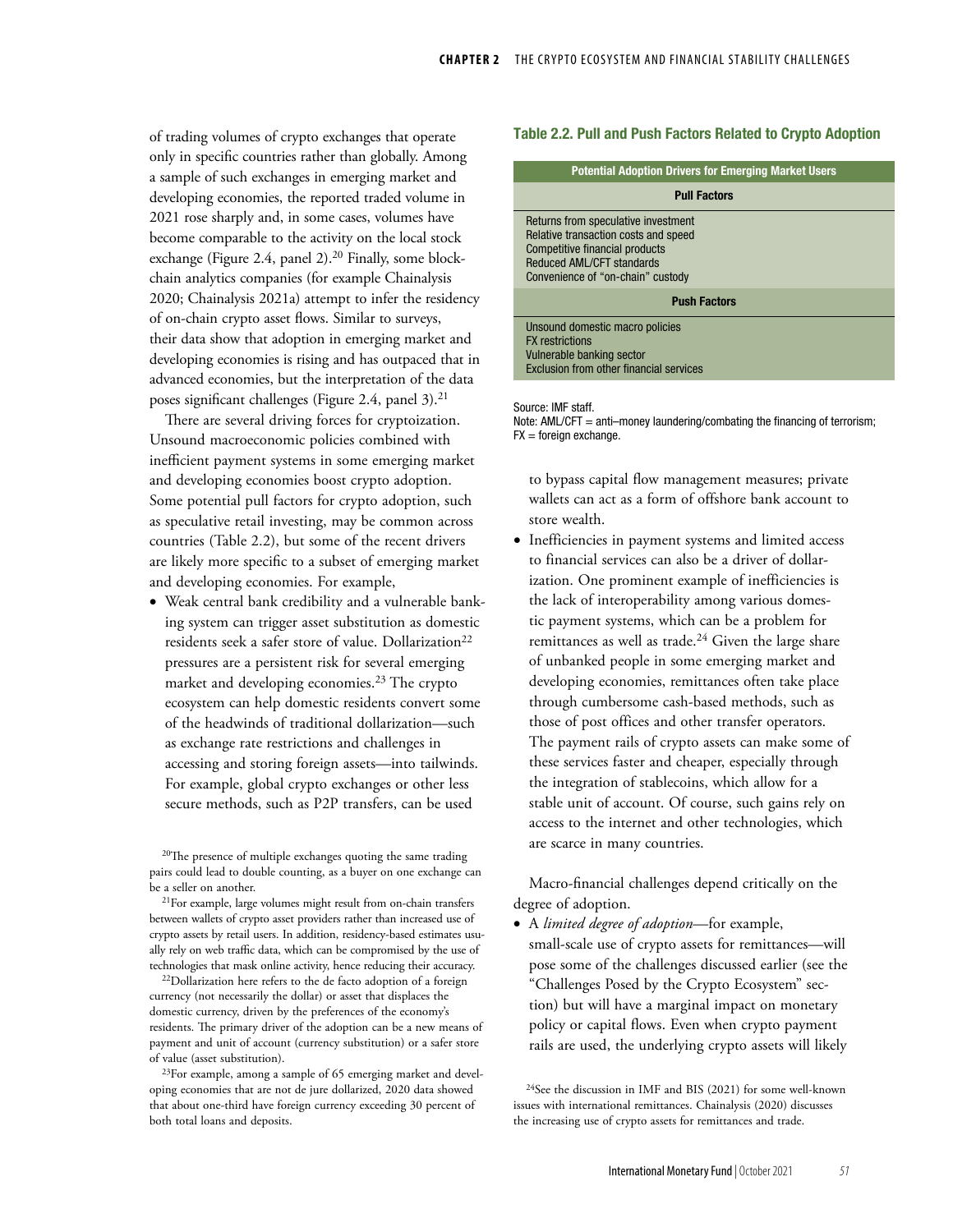be held for only a short time (for example, the duration of the remittance) before users exchange them for local currency to make purchases domestically.

• *More extensive degrees of adoption*<sup>25</sup>—such as the adoption of stablecoins $26$  as means of payment and store of value—can pose more significant challenges by reinforcing dollarization forces in the economy. Dollarization can impede central banks' effective implementation of monetary policy and lead to financial stability risks through currency mismatches on the balance sheets of banks, firms, and households. This can be further amplified by liquidity risks, as central banks are not able to provide liquidity backstops in foreign units of account (IMF 2020a). Cryptoization could moreover pose a threat to fiscal policy: crypto assets can facilitate tax evasion, and seigniorage revenue may also decline due to the shrinking role of central bank money in the economy.

The adoption of a crypto asset as the main national currency carries significant risks and is an inadvisable shortcut. Adrian and Weeks-Brown (2021) discuss such risks to macro-financial stability, financial integrity, consumer protection, and the environment. For now, the probability of such a scenario occurring due to a choice of households and businesses is low for most countries, given that the value of non-stablecoin crypto assets is too volatile and unrelated to the real economy to become the main unit of account. Such a scenario, however, could arise in countries with weak monetary and exchange rate policies where the risks associated with the use of volatile crypto assets is still a relative improvement over existing policies.

Increased demand for crypto assets could facilitate capital outflows that affect the foreign exchange market. Crypto exchanges play the crucial role of facilitating the conversion of local currency to crypto assets and vice versa. The natural<sup>27</sup> demand and supply for conversions can easily become unbalanced over the 24/7 trading period of crypto asset markets. For markets to clear, some market makers must provide liquidity by trading more liquid pairs (such as US dollar–Bitcoin and US dollar–local currency) to determine the price of the less liquid pair (local currency–Bitcoin). This type of triangular arbitrage is usually facilitated by institutional participants that have access to larger pools of liquidity in markets that do not include domestic retail participants (for example, offshore funding markets). In periods when domestic demand for crypto assets rises substantially, these institutional participants can act as gateways for conversion of crypto asset demand to capital outflows through the exchange rate market. The recent sharp rise in trading volumes of crypto assets against some emerging market and developing economy currencies (Figure 2.4, panel 4) may have been the source of spillovers in the exchange rate market that led to recent restrictions imposed by authorities.

Policy measures can be somewhat effective at ring-fencing the impact of rising crypto asset demand in the foreign exchange market. Capital flow management measures and other crypto-asset-specific measures can have a notable impact in terms of creating market segmentation (see Makarov and Schoar 2020). For example, in Korea, Bitcoin purchases had premia as high as 50 percent in 2018 due to strong domestic demand and restrictions that kept arbitrage activities at bay (Figure 2.4, panel 5).<sup>28</sup> However, such restrictions on crypto asset trading may trigger new leakages as trading moves away from exchanges and over to peer-to-peer<sup>29</sup> and other less formal or less visible channels (such as chat rooms on the instant messaging system Telegram).

A migration of "mining" activity to emerging market and developing economies can also have serious implications for capital flows as well as for energy consumption. Validating on-chain transactions for many crypto assets is done by so-called proof-of-work or mining, whereby members of the network solve a complex mathematical problem using computing power. Following a crackdown on mining activity in China in early 2021, mining activity started to migrate to other emerging market and developing economies and to the

<sup>&</sup>lt;sup>25</sup>A challenge that is not covered in this chapter is the capacity of blockchains to process large amounts of payments in an economy, given their scalability problems; more recently, some newer technologies (such as layer 2 networks) have made it more feasible to solve such problems.

<sup>&</sup>lt;sup>26</sup>Compared with other volatile crypto assets, stablecoins are likely to be a more desirable store-of-value, given their link to a familiar unit of account (usually the US dollar) and such features as anonymity and access to DeFi.

<sup>&</sup>lt;sup>27</sup>For example, natural sellers can be recipients of remittances, while buyers can be speculators that want to position for a rally in Bitcoin.

<sup>&</sup>lt;sup>28</sup>Korea is classified as an advanced economy, but its relatively large crypto ecosystem offers meaningful lessons.

<sup>&</sup>lt;sup>29</sup>For example, Binance has increased its presence in P2P markets in Africa, and other P2P platforms, such as Paxful, have seen a notable increase in volumes there.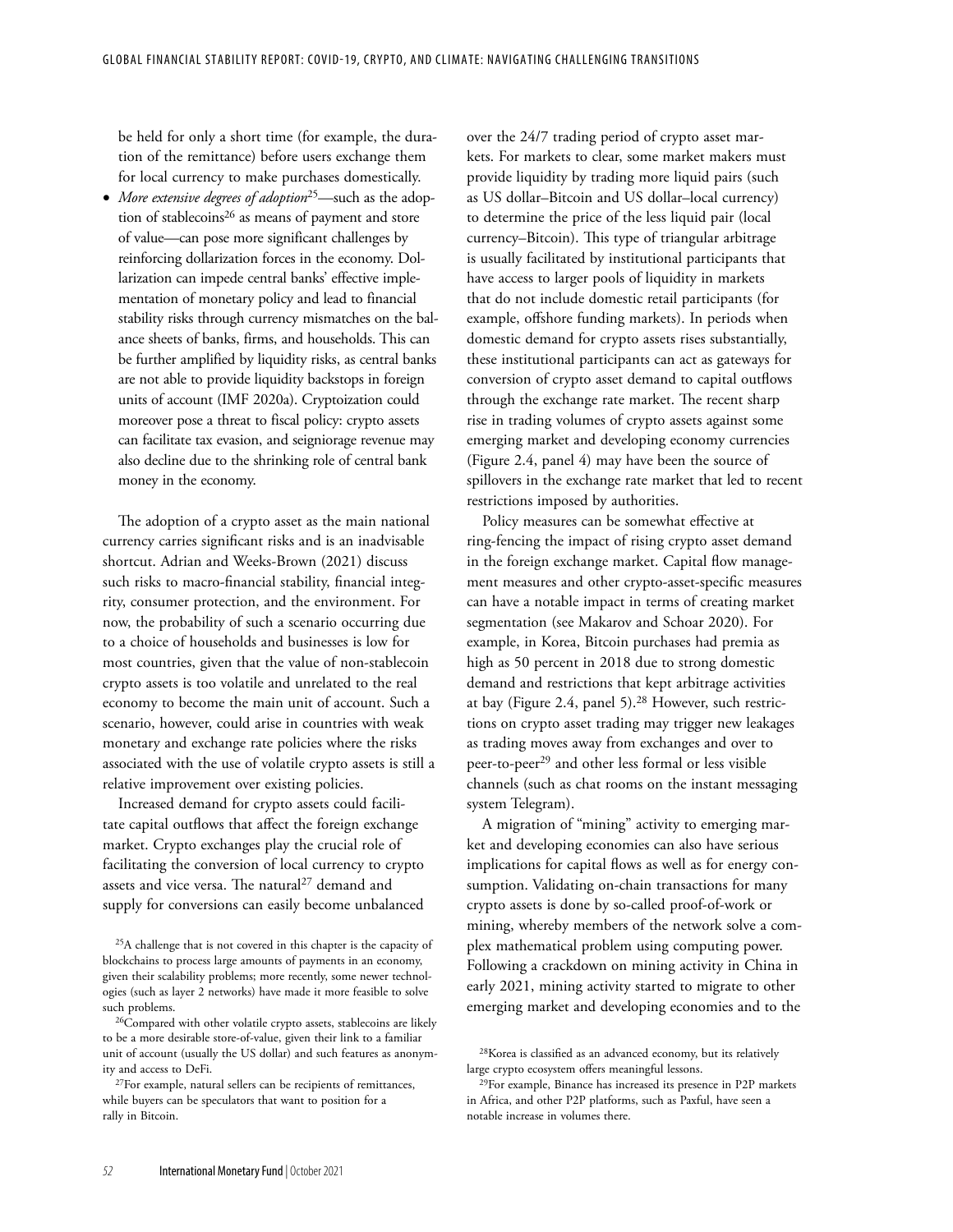United States (Figure 2.4, panel 6). This movement can have important implications for

- *Energy consumption:* Miners use electricity to power their hardware. By some estimates, mining in the Bitcoin network consumes about 0.36 percent of the world's electricity—comparable $30$  to the consumption of Belgium or Chile. Large migration of mining activity can lead to a significant rise in domestic energy use, especially in countries that subsidize energy costs. However, future generations of Ethereum and other smart blockchains are expected to consume much less energy than Bitcoin.
- *Capital flows:* Miners are rewarded for their activities on-chain in the form of crypto assets. For example, the value of mining revenues in 2021 has exceeded \$1 billion a month, on average, for each of the Bitcoin and Ethereum blockchains. Mining revenue can potentially be used to circumvent capital flow restrictions as well as international financial sanctions, given that the main operating costs of miners (for example, electricity) are normally paid domestically in local currency, but their revenues are paid on-chain in the form of crypto assets.

The banking sector can also come under pressure if the crypto ecosystem becomes an alternative to domestic bank deposits or even loans. Stronger competition for bank deposits through stablecoins held on crypto exchanges or private wallets may push local banks toward less stable and more expensive funding sources to maintain similar levels of loan growth. Beyond the direct loss in net interest income, a loss of customer relationships and data on transactions would also undermine credit risk assessment for clients and their ability to offer targeted products to clients.

# **Policies to Ensure Macro-Financial Stability**

Fintech innovation, including the crypto ecosystem, has the potential to improve fundamental aspects of the macroeconomy with better financial services and greater financial inclusion, especially in emerging market and developing economies. Policymakers need to balance enabling financial innovation and reinforcing competition and the commitment to open, free, and contestable markets, on one hand, against challenges to

# **Table 2.3. Main Policy Recommendations**

| Standards,<br>Supervision, and<br>Data                    | • National regulators should prioritize<br>the implementation of global standards<br>applicable to crypto assets<br>Regulators need to control the risks<br>$\bullet$<br>of crypto assets, especially in areas of<br>systemic importance<br>Coordination among national regulators<br>is key for effective enforcement and less<br>regulatory arbitrage<br>Regulators should address data gaps and<br>monitor the crypto ecosystem for better<br>policy decisions |  |  |  |  |  |
|-----------------------------------------------------------|-------------------------------------------------------------------------------------------------------------------------------------------------------------------------------------------------------------------------------------------------------------------------------------------------------------------------------------------------------------------------------------------------------------------------------------------------------------------|--|--|--|--|--|
| <b>Stablecoins</b>                                        | Regulations should be proportionate to<br>٠<br>the risk and in line with those of global<br>stablecoins<br>Coordination is needed to implement<br>recommendations in areas of acute risk:<br>enhanced disclosure, independent audit of<br>reserves, fit and proper rules for network<br>administrators and issuers; and more                                                                                                                                      |  |  |  |  |  |
| <b>Managing</b><br><b>Macro-financial</b><br><b>Risks</b> | Enact de-dollarization policies, including<br>enhancing monetary policy credibility;<br>a sound fiscal position; effective legal<br>and regulatory measures; and the<br>implementation of central bank digital<br>currencies<br>Capital flow restrictions need to be<br>$\bullet$<br>reconsidered with respect to their<br>effectiveness, supervision, and enforcement                                                                                            |  |  |  |  |  |

Source: IMF staff compilation.

financial integrity, consumer protection, and financial stability. As a first step, regulators and supervisors need to be able to monitor rapid developments and the risks they create. Depending on country circumstances, various forms of crypto assets may be adopted, and their economic functions may vary. Different countries have different policy priorities arising from the degree of crypto adoption and their existing vulnerabilities. For example, the risks connected with adoption for transaction purposes differ from those arising from widespread use as a store of value or a new unit of account. Risks to financial integrity are high from crypto assets operating on anonymous platforms, but they may be addressable for some stablecoins.

This chapter offers policy recommendations relating to three main areas: (1) regulation, supervision, and monitoring of the crypto ecosystem; (2) stablecoin-specific risks; and (3) managing the macro-financial risks in emerging market and developing economies. Table 2.3 summarizes the policy advice that builds on findings presented in this chapter and other IMF work (IMF 2019; IMF 2020a; IMF 2021).

<sup>&</sup>lt;sup>30</sup>For a discussion of the merits of these types of comparisons of energy usage, see [https://cbeci.org/cbeci/comparisons.](https://cbeci.org/cbeci/comparisons)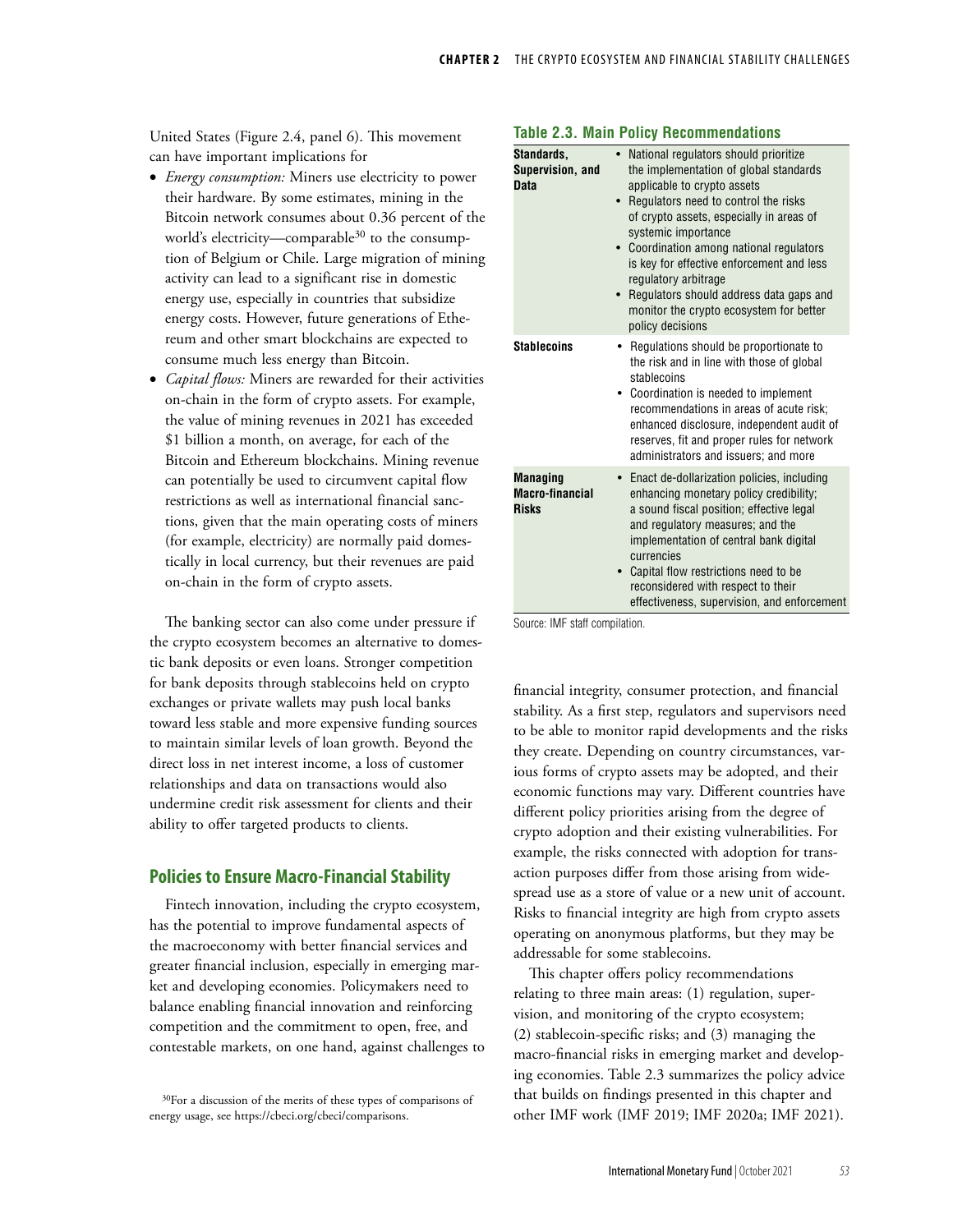## **Standards, Supervision, and Data**

National regulators should prioritize the implementation of complete global standards applicable to crypto assets. Although standards applicable to crypto assets are currently limited to AML/CFT (FATF) and proposals on the exposure of banks to crypto assets (BCBS), other standards—such as those of the International Organization of Securities Commissions (IOSCO) and the Committee on Payments and Market Infrastructures' Principles for Financial Market Infrastructures (CPMI/PFMI)—provide a robust groundwork for regulation and supervision of crypto assets. $31$  For example, standards regarding the powers and independence of supervisors, operational resilience, disclosure, and governance have existed for some time, but still lack adequate implementation. If crypto exchanges deal with tokens that meet the definition of securities, those entities should be subject to existing international standards for securities intermediaries. All jurisdictions should implement such standards. Globally, policymakers should prioritize making cross-border payments faster, cheaper, more transparent and inclusive through the G20 Cross Border Payments Roadmap (G20 2020). The IMF can support such efforts through Financial Sector Assessment Programs and technical assistance.

Robust and globally consistent standards are needed to mitigate financial stability risks. Where standards have not yet been developed, regulators need to use existing tools to control risk and implement a flexible framework for crypto assets. The growing systemic implications of crypto assets may indeed warrant immediate regulatory action in some countries. Regulators must use existing measures and international standards by focusing on areas of acute risk, such as wallets, exchanges, and financial institutions' exposures. Authorities should ensure that the regulatory framework is flexible enough to be adjusted in the future, in line with forthcoming international standards. Interim measures should be taken, including clear consumer warnings and investor education programs, especially where crypto adoption has been fast, such as in some emerging market and developing economies.

National regulators should enhance cross-border coordination of supervision and enforcement actions. For example, because it is difficult to implement and enforce an adequate regulatory framework, some authorities have taken strong actions, such as banning unregulated crypto asset activities. Although bans can have a direct impact on the business of crypto exchanges, individuals are still likely to be able to trade and exchange crypto assets by alternative means. Therefore, jurisdictions should actively coordinate with the relevant authorities and international standard-setting bodies to maximize the effectiveness of their enforcement actions and minimize regulatory arbitrage. Greater cross-border collaboration can enhance enforcement actions, but the resources needed for such enforcement may present a greater challenge for emerging market and developing economies.

Swiftly tackling data gaps is central to inform policy decisions. Greater data standardization can lead to better oversight of new developments and a more accurate understanding of risks and can support proportionate regulation of crypto asset markets. In that regard, an international agreement on common minimum principles for data should be developed. A globally consistent taxonomy can help data standardization and cooperation. There is also scope for international coordination on compilation and sharing of data sources from private companies for regulatory and public policy purposes.

## **Stablecoins**

Stablecoins require regulations proportionate to their risk and the economic functions they serve, taking into account recommendations put forward by the Financial Stability Board, which recently finalized 10 high-level recommendations comprehensively covering requirements—such as governance, risk management, transparency, and redemption rights—with the underlying principle of "same business, same risk, same rules." As a matter of priority, authorities should ensure that widely used stablecoins have effective risk management frameworks with regard to credit and liquidity risks as well as operational, AML/CFT, and cyber risks, among others. Regulation and supervision of stablecoins could be enhanced through cooperation agreements between country authorities that consider the various types of risks stablecoins pose for each country. Certain US dollar–linked stablecoins seek to base their operations in chartered banks in the United States. Meeting banking license requirements would resolve many regulatory challenges.

<sup>&</sup>lt;sup>31</sup>The IMF has previously highlighted the relevance of existing underlying principles of financial regulation that are applicable to crypto assets (see Cuervo, Morozova, and Sugimoto 2020).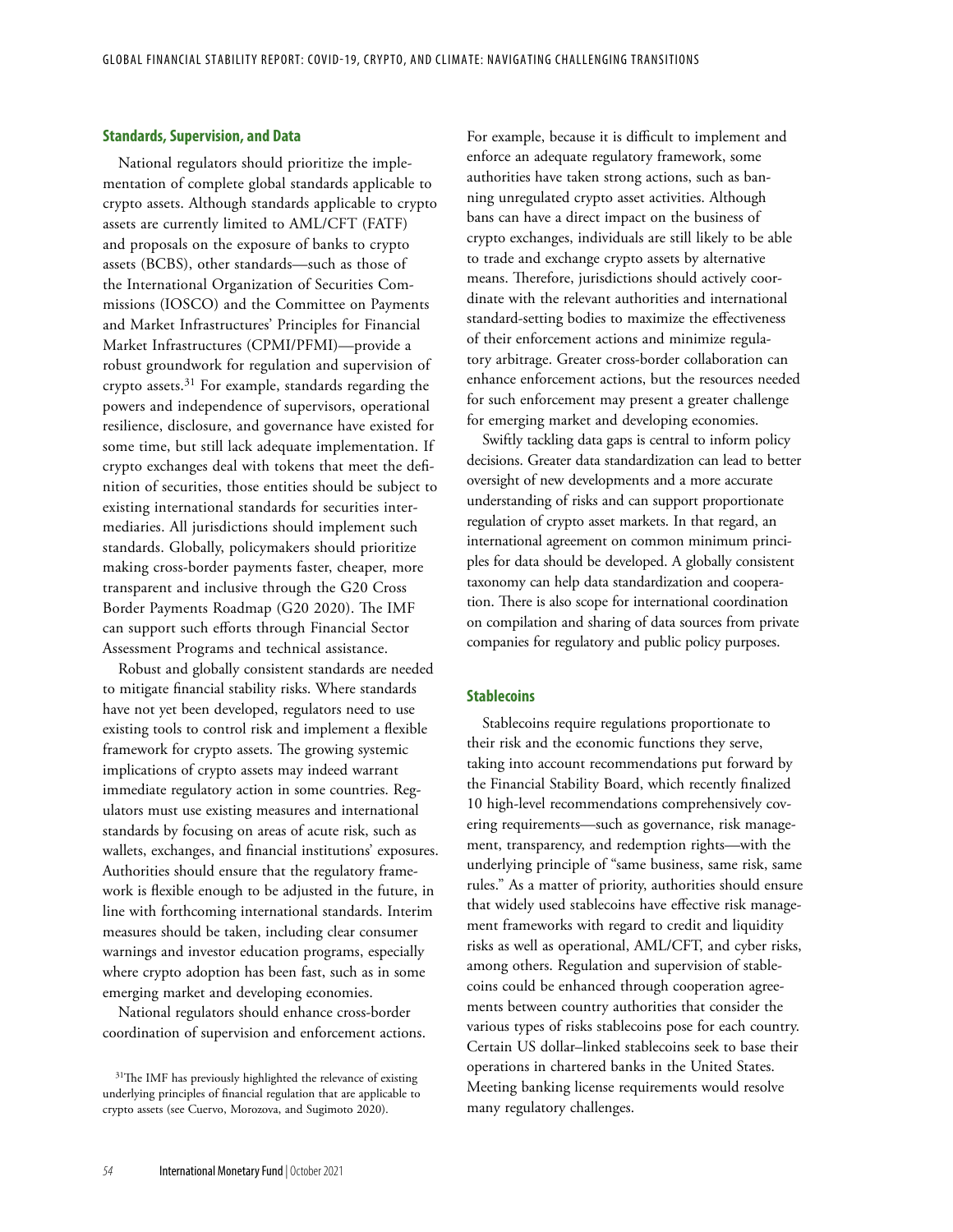There are areas of acute risk in stablecoin arrangements that require more immediate attention. Various functions, including reserves management, network administration and governance, custody, and exchange services, can generate risks to consumer protection, financial stability, market and financial integrity, and operational and cyber resilience. Authorities should consider measures—such as enhanced disclosure requirements, independent audit of reserves, fit and proper rules for network administrators and issuers, and rules around enhanced operational and cyber resilience—to reflect the increased reliance on digital platforms and various types of distributed ledger technology. Where stablecoins generate systemic risk, their regulatory obligations should reflect this position, with rules aligned with traditional entities that provide similar products (for example, bank deposits, digital payments, money market funds, and so on).

### **Managing Macro-Financial Risks**

Reversing or averting dollarization requires strong macroeconomic policies, but these may not by themselves be enough. Crypto assets on their own do not change the economic forces that lead to the international use of currencies or increased dollarization. Yet the technological advance of the crypto ecosystem, and especially stablecoins, could reinforce the incentives behind currency and asset substitution and ease adoption. Hence, the tolerance for policy missteps is greatly reduced (IMF 2020a). Countries that want to

fend off dollarization will need to strengthen monetary policy credibility, safeguard the independence of central banks, and maintain a sound fiscal position along with effective legal and regulatory measures to disincentivize foreign currency use. Similarly, although simply issuing central bank digital currencies does not automatically change the incentives to hold foreign currencies, central bank digital currencies may help reduce dollarization if they help satisfy a need for better payment technologies. A number of countries have launched similar projects to modernize their payment systems, taking advantage of the latest developments in digital technology and using the domestic currency for instant payments.

The design of capital flow restrictions in a digital world needs to be reconsidered, including via stablecoin regulations. Applying established regulatory tools to manage capital flows may be more challenging when value is transmitted on new platforms that are not bound by existing capital flow management measures (IMF 2021). Because of the way private entities organize or relocate their activities, the effectiveness of regulation, supervision, oversight, and enforcement of capital flow management measures faces challenges at jurisdictional levels. Therefore, there is a need for cross-border collaboration and cooperation to address the technological, legal, regulatory, and supervisory challenges (IMF 2021; IMF and BIS 2021). In particular, the host authorities where stablecoins are more widely used should be encouraged to establish a close coordination mechanism with the home regulator where stablecoin reserves are managed.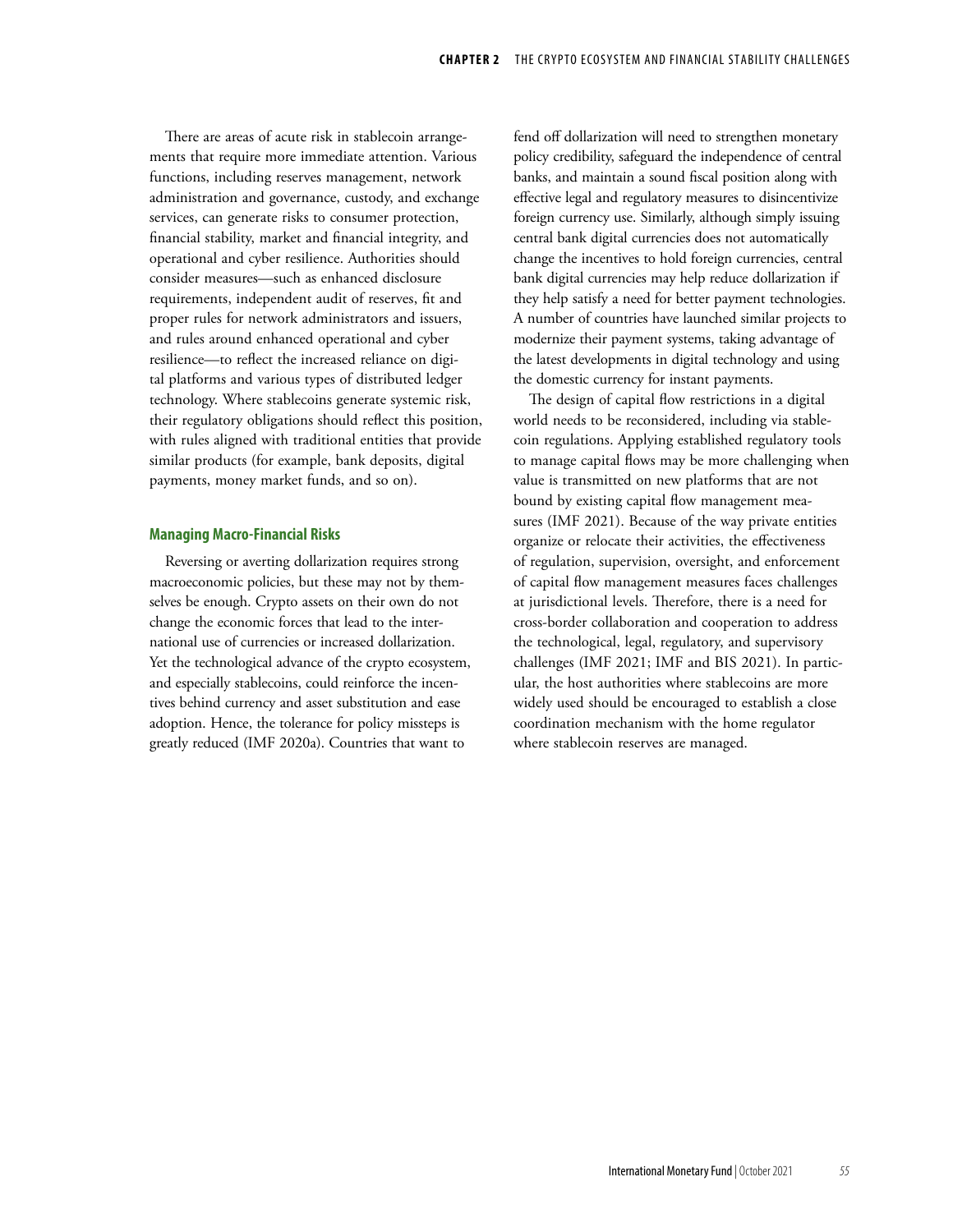## **References**

- Adrian, Tobias, and Rhoda Weeks-Brown. 2021. "Crypto Assets as National Currency? A Step Too Far." IMFBlog, International Monetary Fund, July 26. [https://blogs.imf.org/2021/](https://blogs.imf.org/2021/07/26/cryptoassets-as-national-currency-a-step-too-far/) [07/26/crypto assets-as-national-currency-a-step-too-far.](https://blogs.imf.org/2021/07/26/cryptoassets-as-national-currency-a-step-too-far/)
- Banco Central de la Republica de Argentina (BCRA). 2021. "BCRA and CNV Warn about Risks and Implications of Crypto Assets." Buenos Aires. [http://www.bcra.gob.ar/](http://www.bcra.gob.ar/Noticias/alerta-sobre-riesgos-implicancias-criptoactivos-i.asp) [Noticias/alerta-sobre-riesgos-implicancias-criptoactivos-i.asp](http://www.bcra.gob.ar/Noticias/alerta-sobre-riesgos-implicancias-criptoactivos-i.asp).
- Banco de Mexico (Banxico). 2021. "Banco de México, SHCP and CNBV Warn about the Risks of Using Virtual Assets." Mexico City. [https://www.banxico.org.mx/publicaciones-y](https://​www​.banxico​.org​.mx/​publicaciones​-y​-prensa/​miscelaneos/​%7B56A7FE3D​-C30E​-86ED​-E5C9​-D9876D47D21E​%7D​.pdf) [-prensa/miscelaneos/%7B56A7FE3D-C30E-86ED-E5C9](https://​www​.banxico​.org​.mx/​publicaciones​-y​-prensa/​miscelaneos/​%7B56A7FE3D​-C30E​-86ED​-E5C9​-D9876D47D21E​%7D​.pdf) [-D9876D47D21E%7D.pdf.](https://​www​.banxico​.org​.mx/​publicaciones​-y​-prensa/​miscelaneos/​%7B56A7FE3D​-C30E​-86ED​-E5C9​-D9876D47D21E​%7D​.pdf)
- Bank for International Settlements (BIS). 2015. "Technical Report 137." BIS Committee on Payments and Market Infrastructures, Basel. [http://www.bis.org/cpmi/publ/d137.pdf.](https://nam10.safelinks.protection.outlook.com/?url=http%3A%2F%2Fwww.bis.org%2Fcpmi%2Fpubl%2Fd137.pdf&data=04%7C01%7CEPapageorgiou%40imf.org%7Ce75174d390a944a786d708d961d683b2%7C8085fa43302e45bdb171a6648c3b6be7%7C0%7C0%7C637648396233644101%7CUnknown%7CTWFpbGZsb3d8eyJWIjoiMC4wLjAwMDAiLCJQIjoiV2luMzIiLCJBTiI6Ik1haWwiLCJXVCI6Mn0%3D%7C1000&sdata=9WdcL0GkxoXdNVRkM%2FnOaifPAYA83D8GhE3MBnA8Muw%3D&reserved=0)
- Basel Committee on Banking Supervision (BCBS). 2021. "Prudential Treatment of Cryptoasset Exposures." Basel. [https://www.bis.org/bcbs/publ/d519.pdf.](https://www.bis.org/bcbs/publ/d519.pdf)
- Bloomberg. 2021. "A 33-Year-Old Fueling Crypto Boom Is Worrying Thai Regulators," by Nguyen, Anuchit. [https://](https://www.bloomberg.com/news/articles/2021-04-04/a-33-year-old-fueling-crypto-boom-is-worrying-thai-regulators) [www.bloomberg.com/news/articles/2021-04-04/a-33-year-old](https://www.bloomberg.com/news/articles/2021-04-04/a-33-year-old-fueling-crypto-boom-is-worrying-thai-regulators) [-fueling-crypto-boom-is-worrying-thai-regulators](https://www.bloomberg.com/news/articles/2021-04-04/a-33-year-old-fueling-crypto-boom-is-worrying-thai-regulators).
- Chainalysis. 2020. "2020 Geography of Cryptocurrency Report." <https://go.chainalysis.com/2020-geography-of-crypto-report.html>.
- Chainalysis. 2021a. "2021 Global Crypto Adoption Index." Blog. [https://blog.chainalysis.com/reports/2021-global-crypto](https://blog.chainalysis.com/reports/2021-global-crypto-adoption-index) [-adoption-index](https://blog.chainalysis.com/reports/2021-global-crypto-adoption-index).
- Chainalysis. 2021b. "Introducing the Chainalysis Global DeFi Adoption Index." [https://blog.chainalysis.com/reports/2021](https://​blog​.chainalysis​.com/​reports/​2021​-global​-defi​-adoption​-index) [-global-defi-adoption-index](https://​blog​.chainalysis​.com/​reports/​2021​-global​-defi​-adoption​-index).
- CoinDesk. 2021. "Consensus 2021: Crypto Is Booming in Brazil, but Regulations Lag Behind." New York. [https://www](https://​www​.coindesk​.com/​markets/​2021/​05/​07/​consensus​-2021​-crypto​-is​-booming​-in​-brazil​-but​-regulations​-lag​-behind) [.coindesk.com/markets/2021/05/07/consensus-2021-crypto-is](https://​www​.coindesk​.com/​markets/​2021/​05/​07/​consensus​-2021​-crypto​-is​-booming​-in​-brazil​-but​-regulations​-lag​-behind) [-booming-in-brazil-but-regulations-lag-behind.](https://​www​.coindesk​.com/​markets/​2021/​05/​07/​consensus​-2021​-crypto​-is​-booming​-in​-brazil​-but​-regulations​-lag​-behind)
- CoinTelegraph. 2021. "Crypto Usage in Turkey Increased Elevenfold in a Year, New Survey Shows," by Ehran Kahraman, July 8.
- Cuervo, Cristina, Anastasia Morozova, and Nobuyasu Sugimoto. 2020. "Regulation of Crypto Assets." IMF FinTech Note 19/03, International Monetary Fund, Washington, DC.
- Financial Action Task Force (FATF). 2020. "FATF Report to the G20 Finance Ministers and Central Bank Governors on So-Called Stablecoins." Paris. [https://www.fatf-gafi.org/](https://www.fatf-gafi.org/publications/fatfgeneral/documents/report-g20-so-called-stablecoins-june-2020.html) [publications/fatfgeneral/documents/report-g20-so-called](https://www.fatf-gafi.org/publications/fatfgeneral/documents/report-g20-so-called-stablecoins-june-2020.html) [-stablecoins-june-2020.html.](https://www.fatf-gafi.org/publications/fatfgeneral/documents/report-g20-so-called-stablecoins-june-2020.html)
- Financial Action Task Force (FATF). 2021. "Second 12-Month Review of the Revised FATF Standards on Virtual Assets and Virtual Asset Providers." Paris. [https://www.fatf-gafi.org/](https://www.fatf-gafi.org/media/fatf/documents/recommendations/Second-12-Month-Review-Revised-FATF-Standards-Virtual-Assets-VASPS.pdf) [media/fatf/documents/recommendations/Second-12-Month](https://www.fatf-gafi.org/media/fatf/documents/recommendations/Second-12-Month-Review-Revised-FATF-Standards-Virtual-Assets-VASPS.pdf) [-Review-Revised-FATF-Standards-Virtual-Assets-VASPS.pdf](https://www.fatf-gafi.org/media/fatf/documents/recommendations/Second-12-Month-Review-Revised-FATF-Standards-Virtual-Assets-VASPS.pdf).
- Financial Stability Board (FSB). 2018. "Crypto-Asset Markets: Potential Channels for Future Market Stability Implications." Basel. [https://www.fsb.org/wp-content/uploads/P101018.pdf.](https://www.fsb.org/wp-content/uploads/P101018.pdf)
- Financial Stability Board (FSB). 2020. "Regulation, Supervision and Oversight of 'Global Stablecoin' Arrangements Final Report and High-Level Recommendations." Basel. [https://](https://www.fsb.org/wp-content/uploads/P131020-3.pdf) [www.fsb.org/wp-content/uploads/P131020-3.pdf](https://www.fsb.org/wp-content/uploads/P131020-3.pdf).
- Finder. 2021. "Finder Crypto Report: Cryptocurrency Adoption Rates." Almese, Italy. [https://dvh1deh6tagwk.cloudfront.net/](https://​dvh1deh6tagwk​.cloudfront​.net/​finder​-us/​wp​-uploads/sites/5/2021/06/Crypto_Adoption_final-compressed-1.pdf) [finder-us/wp-uploads/sites/5/2021/06/Crypto\\_Adoption](https://​dvh1deh6tagwk​.cloudfront​.net/​finder​-us/​wp​-uploads/sites/5/2021/06/Crypto_Adoption_final-compressed-1.pdf) [\\_final-compressed-1.pdf](https://​dvh1deh6tagwk​.cloudfront​.net/​finder​-us/​wp​-uploads/sites/5/2021/06/Crypto_Adoption_final-compressed-1.pdf).
- Group of 20 (G20). 2020. "Enhancing Cross-border Payments: Stage 3 roadmap." https://www.fsb.org/2020/10/ enhancing-cross-border-payments-stage-3-roadmap/.
- Goldman Sachs. 2021. "Widening the Aperture: Family Office Investment." New York. [https://www.goldmansachs](https://​www​.goldmansachs​.com/​insights/​pages/​widening​-the​-aperture​-family​-office​-investments​-insights​-f/​report​.pdf) [.com/insights/pages/widening-the-aperture-family-office](https://​www​.goldmansachs​.com/​insights/​pages/​widening​-the​-aperture​-family​-office​-investments​-insights​-f/​report​.pdf) [-investments-insights-f/report.pdf](https://​www​.goldmansachs​.com/​insights/​pages/​widening​-the​-aperture​-family​-office​-investments​-insights​-f/​report​.pdf).
- He, Dong, Karl Habermeier, Ross Leckow, Vikram Haksar, Yasmin Almeida, Mikari Kashima, Nadim Kyriakos-Saad, Hiroko Oura, Tahsin Saadi Sedik, Natalia Stetsenko, and Concepcion Verdugo-Yepes. 2016. "Virtual Currencies and Beyond: Initial Considerations." IMF Staff Discussion Note 16/03, International Monetary Fund, Washington, DC.
- International Monetary Fund (IMF). 2000. "Offshore Financial Centers-Background Paper." IMF Policy Paper, Washington, DC.
- International Monetary Fund (IMF). 2019. "The Rise of Digital Money." Fintech Note 2019/001, Washington, DC.
- International Monetary Fund (IMF). 2020a. "Digital Money across Borders: Macro-Financial Implications." IMF Policy Paper 2020/050, Washington, DC.
- International Monetary Fund (IMF). 2020b. "Legal Aspects of Central Bank Digital Currency: Central Bank and Monetary Law Considerations." IMF Policy Paper 2020/054, Washington, DC.
- International Monetary Fund (IMF). 2021. "The Rise of Digital Money—A Strategic Plan to Continue Delivering on the IMF's Mandate." IMF Policy Paper 2021/054, Washington, DC.
- International Monetary Fund (IMF) and Bank for International Settlements (BIS). 2021. "Central Bank Digital Currencies for Cross-Border Payments: Report to the G20." Washington, DC. <https://www.bis.org/publ/othp38.pdF>.
- Japan Financial Services Agency (Japan FSA). 2021. "Development of Institutions." Tokyo. [https://www.fsa.go.jp/policy/](https://www.fsa.go.jp/policy/virtual_currency/20210407_seidogaiyou.pdf) [virtual\\_currency/20210407\\_seidogaiyou.pdf](https://www.fsa.go.jp/policy/virtual_currency/20210407_seidogaiyou.pdf).
- Lyons, Richard K., and Ganesh Viswanath-Natraj. 2020. "[What](https://ideas.repec.org/p/nbr/nberwo/27136.html)  [Keeps Stablecoins Stable?](https://ideas.repec.org/p/nbr/nberwo/27136.html)" [NBER Working Paper](https://ideas.repec.org/s/nbr/nberwo.html) 27136, National Bureau of Economic Research, Cambridge, MA.
- Makarov, Igor, and Antoinette Schoar. 2020. "Trading and Arbitrage in Cryptocurrency Markets." *Journal of Financial Economics* 135 (2): 293–319.